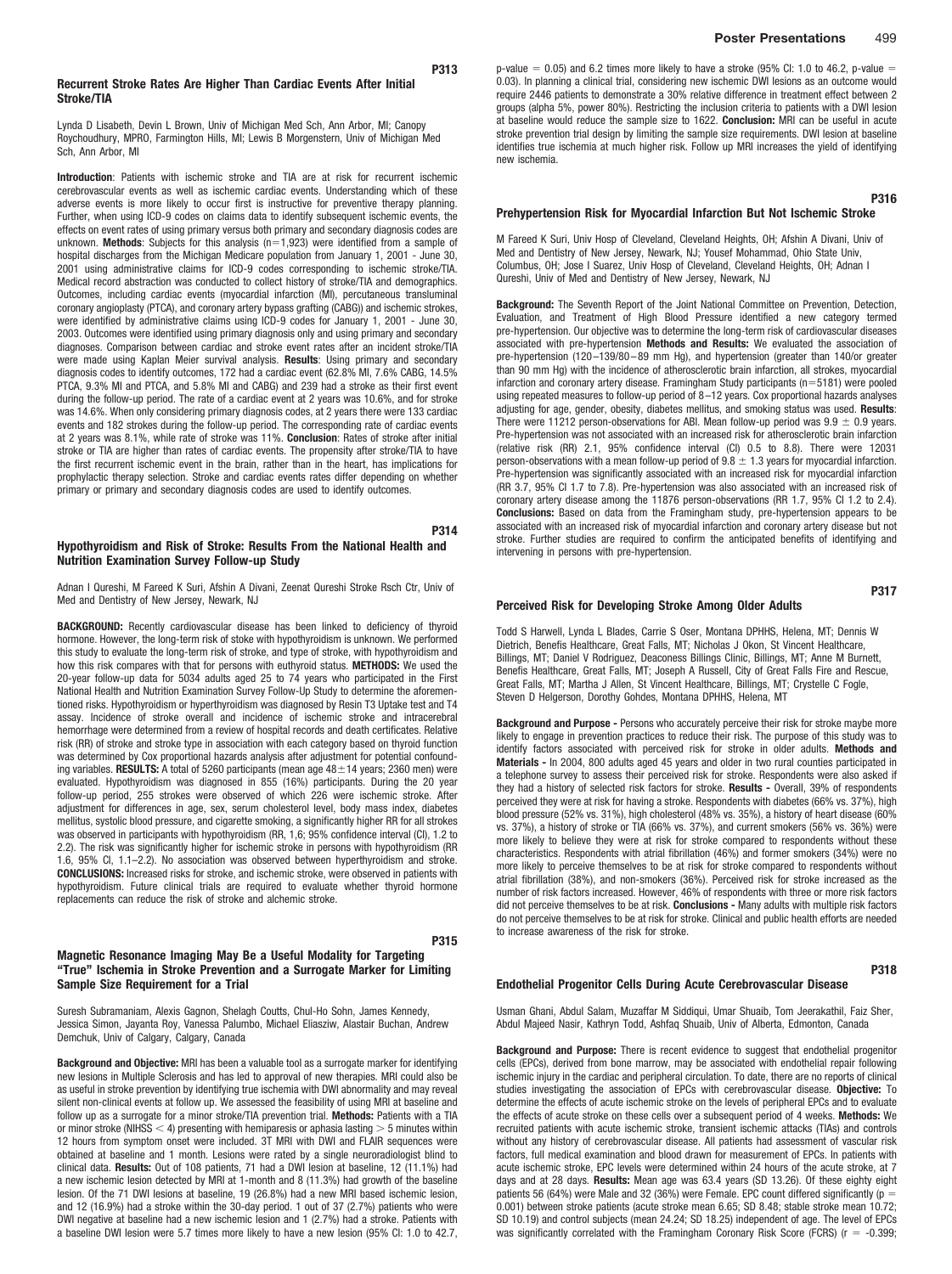## 500 **Stroke** *Vol 36, No 2 February 2005*

p-0.001). Time-course studies from baseline to 7 and 28 days on the levels of EPCs in acute patients showed an increasing trend in their levels. **Conclusions:** Our results suggest that cerebrovascular disease is associated significantly with lower number of circulating EPCs compared to controls. The decrease in EPCs as is seen in acute ischemic stroke may be a possible mechanism to explain the increased risk of stroke and re-thrombosis immediately after a TIA or acute stroke.

#### **The Value of Cost-Effective Stroke Prevention Screening**

#### George S Lavenson, Jr, Richard Pantera, Kaweah Delta District Hosp, Visalia, CA

**Introduction:** A neurologist and a vascular surgeon have developed a new cost-effective means of stroke prevention screening (SPS). The purpose is to ferret out the immediate causes of the majority of strokes (carotid artery disease, atrial fibrillation and hypertension) that are asymptomatic in 80% of cases prior to the stroke so as to allow their proper management and prevention of strokes. In addition, the patient's lipid and cardiovascular disorders can be recognized and management initiated. The implementation of the SPS protocol in seniors in the Central Valley of California (CVC), at New York University (NYU), at Madigan Army Medical Center (MAMC) and by The American Vascular Association (AVA) is reported. **Method:** The stroke prevention screening protocol employed uses a quick carotid scan (QCS) for carotid artery disease, an EKG rhythm strip for atrial fibrillation, and a blood pressure determination. The protocol can be performed within 4 minutes and at a cost of \$20/senior. The QCS is performed within 1 minute and uses either visualization of a significant lesion or of color shift connoting increased flow velocity on ultrasonic imaging as an indicator of carotid artery disease and need for a later full duplex examination. Sensitivity was 93% in our laboratory and 97% at NYU. **Results:** Seniors screened were 2,685 in the CVC, 610 at NYU, 458 at MAMC, and 7,971 by the AVA for a total of 11,724. The yield was 75.4% for carotid artery disease with 7.7% having possible  $>$  50% stenosis, 3.9% for atrial fibrillation, and 25.4% for unknown or inadequately managed hypertension. It is estimated that the carotid screenings alone prevented 58.6 strokes for an overall savings of \$3,797,690. Screening 40 million Medicare recipients could potentially prevent over 200,000 of the 750,000 strokes occurring annually and save nearly 13 million dollars in health care costs. **Conclusions:** Stroke prevention screening can now be performed rapidly, accurately and cost effectively and can reduce stroke disability far more than treatment of strokes or rehabilitation. It is time to come together, implement SPS and find the means of ensuring expert management of the positive finds. SPS is a most important concept whose time has come and should be presented at our stroke meeting and fully discussed.

## **Type of Migraine Aura Symptoms Determines Association With Ischemic Stroke: The Stroke Prevention in Young Women Study**

Jason McGowan, Morehouse College, Atlanta, GA; Crystal Pirtle, Spelman College, Atlanta, GA; Wayne H Giles, Ctrs for Disease Control and Prevention, Atlanta, GA; John Cole, Marcella Wozniak, Barney Stern, Steven Kittner, Univ of Maryland, Baltimore, MD

**Background:** While migraine headaches accompanied by aura have been associated with ischemic stroke, it is not clear which aura symptoms increase this likelihood. **Methods:** Data from the Stroke Prevention in Young Women Study (n-963), a population-based case control study among young women aged 15–49 years, were used to determine: whether migraine accompanied by visual loss versus the presence of lines and spots increased ischemic stroke likelihood. Logistic regression was used to assess these associations after adjusting for race, hypertension, high blood cholesterol, overweight, diabetes and smoking. Results: Stroke cases (n=542) were more likely to be hypertensive, diabetic, and smokers (all p<0.05). Women with migraine were more likely to be obese ( $p<0.05$ ). Odds ratios for stroke risk compared to reference group without migraine are shown below. **Conclusions:** The type of aura symptoms influences stroke risk. Women with migraine accompanied by the presence of visual loss may be at substantially increased likelihood of stroke.



Association between Migraine symptoms and Ischemic Stroke Stroke Prevention In Young Women Study

odel adjusted for race, education, hypertension, diabetes, high blood cholesterol,<br>eight status and smoking

**P321**

**P319**

**P320**

## **Oral GpIIb/IIIa Inhibition Provides No Benefit Over Aspirin Alone in Preventing Ischemic Stroke/TIA After Acute Coronary Syndromes**

Eric E Smith, Massachusetts Gen Hosp, Boston, MA; Christopher P Cannon, Sabina Murphy, Brigham and Women's Hosp, Boston, MA; Lee H Schwamm, Massachusetts Gen Hosp, Boston, MA

**Background**: The OPUS-TIMI 16 (Orbofiban in Patients with Unstable Coronary Syndromes) study, a multicenter, randomized, placebo-controlled trial, found that the oral GpIIB/IIIA inhibitor orbofiban increased mortality and failed to reduce major cardiovascular events (combined death, recurrent cardiac ischemia or stroke). We sought to determine whether orbofiban decreased risk of stroke alone. **Methods:** Inclusion criteria were cardiac ischemic discomfort at rest in association with ischemic EKG changes, positive cardiac markers, or (first 3,000 only) a history of prior cardiovascular disease, peripheral vascular disease, ischemic cerebrovascular disease, or diabetes mellitus; exclusion criteria included history of intracerebral hemorrhage (ICH) or need for long-term anticoagulation. Between 1997–98, 10,288 patients from 888 centers were randomized 1:1:1 to aspirin plus either placebo, orbofiban 50 mg bid, or orbofiban 50 mg bid for 30 days followed by 30 mg bid. We analyzed orbofiban treatment as one group because of similar clinical event rates. Cerebrovascular events were judged by clinical criteria, with brain imaging when available, and were adjudicated by two study neurologists blinded to treatment assignment. **Results:** The qualifying event was ST-elevation MI (STEMI) in 32%, non-STEMI in 23% and unstable angina in 45%. A prior history of ischemic stroke or TIA  $(IS+TIA)$  was present in 525 (5%). During 10 months of follow-up there were 150 (1.5%) patients with cerebrovascular events: 67 IS, 44 TIA, 14 ICH, and 25 events of uncertain type. The risk of  $IS+TIA$  and ICH was higher in the initial period (30-day  $IS+TIA$  rate 0.5%, subsequently 0.07%/month). Treatment with orbofiban did not reduce the risk of  $S+TA$ compared to placebo (adjusted HR 1.15, 95% CI 0.76–1.74, in a Cox proportional hazards model). There were 14 patients with ICH; 10 (71%) died, and 10 were taking orbofiban (HR 1.25, 95% CI 0.4–4.0). **Conclusions:** There is a low incidence of cerebrovascular events in the 10 months following acute coronary syndromes but the initial 30-day risk is higher. These results suggest that orbofiban, despite no excess risk of ICH, provides no benefit over aspirin alone in preventing  $IS+TIA$  after acute coronary syndromes.

**P322**

### **Predictors of Statin Use After Acute Ischemic Stroke in the STOPStroke Study**

Karen L Furie, Aneesh B Singhal, Massachusetts General Hosp, Boston, MA; Susanne Gleason, Trinity College, Hartford, CT; Christopher J McCarthy, Nellwyn Hagan, Lara G Asmundson, Massachusetts General Hosp, Boston, MA; Wade S Smith, UCSF, San Francisco, CA; Hakan Ay, Walter J Koroshetz, Massachusetts General Hosp, Boston, MA

**Background:** Statins reduce lipid levels, inflammation, stabilize atherosclerotic plaque, and increase vasodilation. Several studies have demonstrated a significant benefit of statins in preventing stroke. Thus appropriate implementation and successful maintenance of statin therapy are a priority for secondary stroke prevention. We sought to identify the factors associated with pre-stroke and post-stroke statin use and compliance at 6 months. **Methods:** We analyzed data on patients with acute  $(<$  24 hour) ischemic stroke who were prospectively enrolled in 'STOPStroke', an observational study evaluating the utility of CT/CTA in patients with suspected stroke. Clinical data, including a detailed medication history, was obtained through an interview and medical record review within 24 hours of admission, at discharge, and at 6 months. **Results:** We evaluated 341 patients (mean age 67.2, 52.1%male). Sixty-four (18.8%) of patients were taking a statin on admission. At discharge, 150 (44%) patients were taking a statin, including 68% initiated during the hospitalization. Discharge statin therapy was predicted by hypercholesterolemia ( $p=0.01$  ) and pre-stroke statin use ( $p=0.001$ ), but not age, gender, initial NIHSS, stroke mechanism, CAD, or vascular risk factors. Analysis of 6-month follow-up data (missing in 19%) showed that 110 subjects (76% of those discharged on a statin) remained compliant. Hypercholesterolemia (p=0.009) and large artery atherosclerosis  $(p=0.02)$  predicted statin use at 6 months. In-hospital initiation of statins  $(p=0.0001)$  and diabetes ( $p=0.02$ ) were associated with discontinuation of statin therapy at 6 months. **Conclusion:** Hypercholesterolemia and the presence of large artery atherosclerosis predict in-hospital initiation of statins after ischemic stroke. A considerable proportion of patients (24%) started on a statin during the acute hospitalization do not remain on statins at 6 months. Further studies are needed to determine the reasons (e.g. adverse effects, patient noncompliance) for statin discontinuation in high-risk stroke populations such as diabetics.

#### **Physical Activity and Ischemic Stroke**

**P323**

Thomas Truelsen, Bispebjerg Univ Hosp, Copenhagen - NV, Denmark; Henrik Scharling, Peter Schnohr, Copenhagen City Heart Study, Bispebjerg Univ Hosp, Copenhagen - NV, Denmark; Gudrun Boysen, Bispebjerg Univ Hosp, Copenhagen - NV, Denmark

**Background:** Previous epidemiological studies have indicated that higher levels of physical activity is associated with lower risk of ischemic stroke. Most of the studies have used questionnaires that were age-neutral, however, most ischemic stroke events occur among elderly persons where physical activities may differ from that of younger age groups. Using a questionnaire specifically aimed at an elderly population may be better to assess the relation between physical activity and ischemic stroke occurrence. **Subjects and methods:** Patients admitted to hospitals covering the population of the central Copenhagen area, with ischemic stroke, were enrolled during the period August 12<sup>th</sup>, 2003 to April 1<sup>st</sup>, 2004. Community control subjects were selected among participants in the Copenhagen City Heart Study (CCHS) and matched to cases according to age, sex, and season. Physical activity was assessed using the Physical Activity Score for the Elderly (PASE) and the questionnaire used in the CCHS. Conditional logistic regression analyses were used in multivariate analyses. **Results:** A total of 133 case subjects and 301 control subjects were included in the study. For each 1 point increase in PASE score the odds ratio for ischemic stroke was 0.98 (0.98–0.99), equivalent to an odds ratio of 0.82 for each 10 points increase. There was no significant difference for men and women ( $p = 0.60$ ). In analyses using the CCHS questionnaire there was no clear relation between level of reported physical activity and odds ratio for ischemic stroke. Univariate analyses suggested a U-shaped relationship whereas none of the results from multivariate analyses were significant. **Conclusions:** Using two unrelated questionnaires for assessing level of physical activity provided markedly different results. Whereas increasing PASE score was inversely, log-linearly, and significantly associated with odds ratios for ischemic stroke, using an age neutral questionnaire did not reveal a significant association. Age specific questionnaires is recommended for assessing the relation between physical activity and risk of stroke,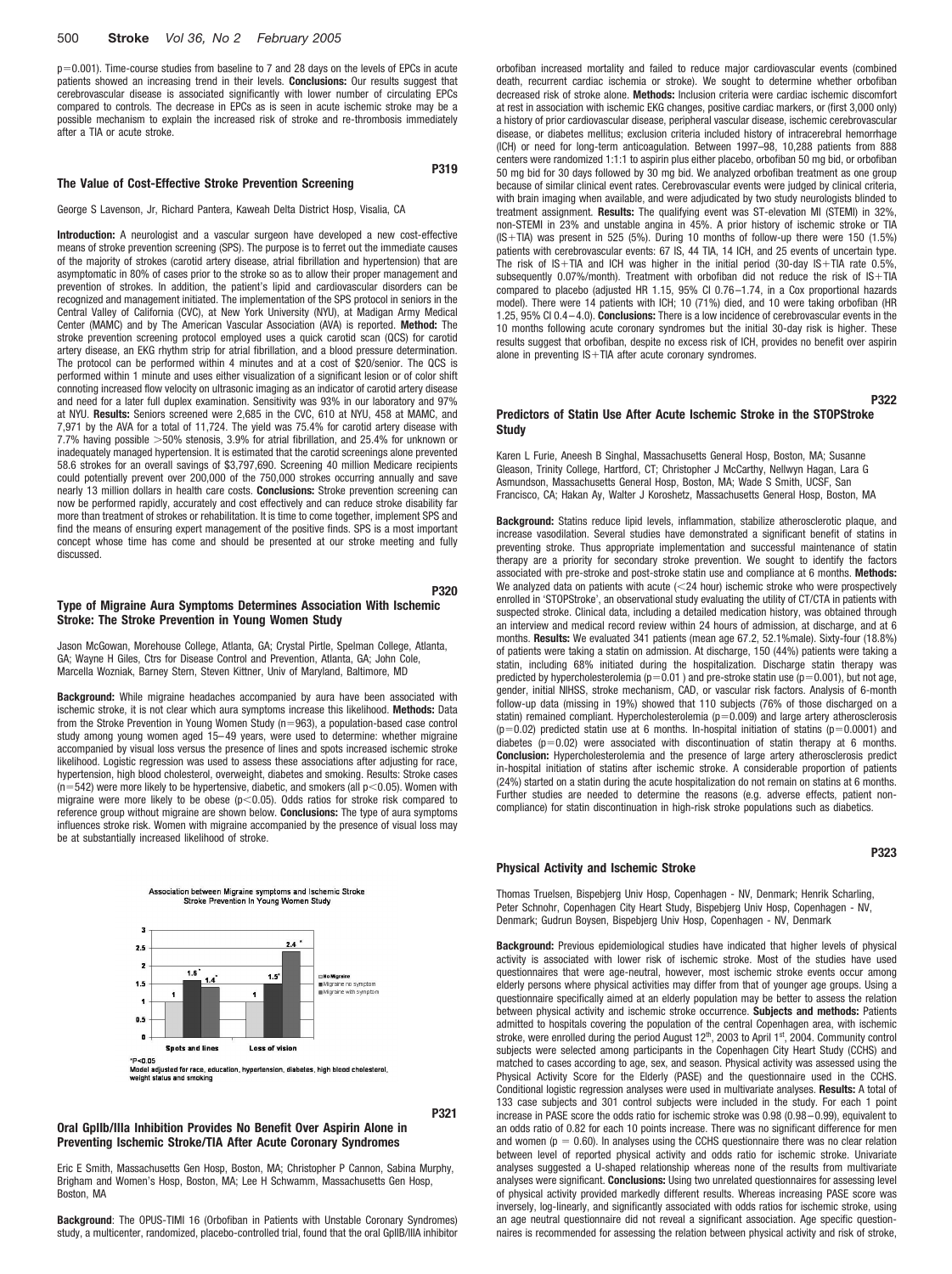## **P324 Endarterectomy vs Angioplasty With or Without Stenting for Carotid Artery Stenosis: A Systematic Review**

Benjamin W Leacock, Salvador Cruz-Flores, Saint Louis Univ Sch of Med, St Louis, MO

**Background** *-* Carotid endarterectomy (CEA) is the standard strategy for stroke prevention in patients with carotid stenosis. Angioplasty with or without stenting (CAS) is an alternative procedure that may limit complications and decreased length of stay. **Objectives -** to determine if CAS is better than CEA for stroke prevention in patients eligible for either procedure. **Methods** *-* We searched MEDLINE and COCHRANE databases for relevant randomized or quasi-randomized clinical trials comparing CAS vs CEA. We included studies if valid endpoints such as stroke, death, and local complications were recorded. The analyses were performed using the fixed-effects model, and expressed as odds ratios with 95% confidence intervals. **Results** *-* Fifteen studies were included totaling 2774 patients (CEA  $=$  1431; CAS = 1343). The perioperative local complication rate was lower in the CAS (OR= 0.22 [0.14, 0.35]). Perioperative stroke, death, and stroke/death rates were higher in the same group (OR = 1.56 [1.07, 2.27], 1.09 [0.55, 2.14], and 1.64 [1.19, 2.28] respectively). Only four of the fifteen studies had long-term results that showed no significant differences in endpoints (OR-1.18 [0.76, 1.85]). **Conclusion** *-* At the present, the perioperative risk of stroke and death precludes the use of CAS in routine practice moreover, the long-term results are unknown.

# **Community/Risk Factors**

## **Silent Brain Infarcts and White Matter Lesions Were Associated With Subsequent Stroke and Vascular Death: Long-Term Prospective Study**

**P325**

**P326**

Hirokazu Bokura, Shotai Kobayashi, Shuhei Yamaguchi, Atsushi Nagai, Kenichi Iijima, Kazuo Takahashi, Hiroaki Oguro, Shimane Univ, Izumo, Shimane, Japan

Background and purpose: Silent brain infarction and white matter lesions were frequently detected even in normal elderly subjects. We examined prospectively the association between these lesions and the risk of subsequent stroke or cause of death in neurologically normal adults. Methods: MRI scans were performed in 2,684 neurologically normal subjects without history of stroke (40 to 84 years; mean age, 58 years at entry) who received our health screening of the brain. We obtained information about their clinical stroke onset and death through a questionnaire which was sent to all subjects annually from 1992. Then, we confirmed detailed clinical information about stroke and death by telephone interview and inquiring to the hospital. Informed consent for this study was obtained from all subjects according to our institutional guideline. The silent brain infarction (SBI) was diagnosed by the findings as focal T2 hyperintensity lesions larger than 3 mm with correlative T1 hypointensity. Periventricular hyperintensity (PVH) and subcortical white matter lesions (SWML) were quantified on MRI at the first visit. Results: Average follow up period was 6.3 years. Stroke occurred in 103 subjects (3.8 %), and 93 subjects were dead during the follow-up. Incidence of clinical stroke was significantly higher in the subjects with SBI than in those without. SBI, PVH and SWML also increased the risk of stroke independently of other stroke risk factors (OR 3.6, 95% CI 2.2 - 5.8 for SBI, OR 2.3, CI 1.1 - 4.6 for PVH, OR 2.6, CI 1.3 - 5.3 for SWML, respectively). Regarding the cause of death, SBI and PVH significantly increased the risk of death (OR 1.9, CI 1.1 - 3.2 for SBI, OR 4.1, CI 2.0 - 8.5 for PVH, respectively). Cardiovascular diseases were significantly frequent on the cause of death in the subjects with SBI or white matter lesions. Conclusions: Silent brain infarcts and white matter lesions should be considered at high risk for clinical stroke and vascular death.

## **Increased Levels of Serum High-Sensitivity C-Reactive Protein and Interleukin-6 Are Associated With Silent Brain Infarction**

Taku Hoshi, Kazuo Kitagawa, Hiroshi Yamagami, Shigetaka Furukado, Hidetaka Hougaku, Masatsugu Hori, Osaka Univ Graduate Sch of Med, Suita, Japan

**Background and Purpose:** Silent brain infarction (SBI) is frequently seen on MRI of patients with cardiovascular risk factors. Inflammatory processes have been shown to contribute to atherothrombotic vascular events. However, studies investigating the involvement of low-grade chronic inflammation in cerebral small vessel disease have been rare. We, therefore, conducted a prospective study to determine whether inflammatory markers are associated with SBI. **Methods:** Between April 2002 and December 2003, two hundred and five consecutive outpatients with no history of stroke, other cardiovascular events were enrolled in a prospective design. After excluding 11 patients having a clinically chronic or acute inflammatory disease, 194 (mean $\pm$ SD age, 67.3 $\pm$ 7.5 years; 101 women, 93 men) were analyzed in this study. Patients underwent brain MR imaging, carotid ultrasonography, and neuropsychological testing. We measured circulating levels of high sensitivity C-reactive protein (hsCRP) and interleukin-6 (IL-6) as inflammatory markers. Information on patient medical history, medication use, and smoking habit was obtained from clinical records and self-reports with investigator blinded to the MRI data. Relations between the prevalence of SBI on brain MRI and serum hsCRP and IL-6 levels were evaluated. **Results:** Mean serum hsCRP and IL-6 levels in patients with SBI was significantly higher than levels in patents without SBI (hsCRP: mean $\pm$ SD [median], 0.33 $\pm$ 0.86  $[0.08]$  mg/dL Vs  $0.08\pm1.60$   $[0.04]$  mg/dL; IL-6: mean $\pm$ SD [median],  $3.63\pm6.69$  [1.89] pg/mL Vs  $1.67 \pm 1.96$  [1.20] pg/mL, respectively). After adjustment for cardiovascular risk factors and predisposing factors, hsCRP and IL-6 levels were shown to be significantly correlated with SBI (per SD hsCRP increase: OR, 1.51; 95%CI, 1.01 to 2.26; per SD IL-6 increase: OR, 1.88; 95%CI, 1.25 to 2.84). **Conclusions:** The present study showed that levels of circulating hsCRP and IL-6 are associated with SBI independently of traditional risk factors for cardiovascular disease. These associations suggest that inflammatory processes play important roles in cerebral small vessel disease.

**P327**

### **High LDL-3 Subfraction Levels as a Powerful Predictor of Silent Cerebrovascular Infarction in Patients With Essential Hypertension**

Toru Kato, Teruo Inoue, Koichi Node, Saga Univ Faculty of Med, Saga, Japan

**Background:** Low-density lipoprotein (LDL) levels are considered to be associated with cerebrovascular disease. Recently, the lipid research has been focused on LDL subfraction as a new paradigm for cardiovascular risk factor. However, clinical significance of its measurement is still unknown. **Methods.** To investigate the relationship between LDL subfraction and cerebrovascular disease, we assessed LDL subfraction using newly developed HPLC-method and brain magnetic resonance imaging in 52 consecutive nondiabetic patients with middleaged essential hypertension whose blood pressure was controlled under 140/90 mmHg with anti-hypertensive agents. Silent cerebrovascular damage was identified by the magnetic resonance imaging findings of lacunae. **Results.** Silent cerebrovascular damage was seen in 16 patients (31%). We evaluated the difference in LDL subfraction between 16 patients with silent cerebrovascular damage and 36 patients without silent cerebrovascular damage. The LDL-3 subfraction levels were higher in patients with silent cerebrovascular damage than those without it (8.0  $\pm$  4.1% vs. 5.2  $\pm$  2.3%; p = 0.003). Patients' characteristics including LDL levels (125  $\pm$  18 mg/dl vs. 114  $\pm$  27 mg/dl; p = 0.14) were similar between two groups. **Conclusions.** Our results firstly indicate that non-diabetic essential hypertension patients with silent cerebrovascular damage have higher LDL-3 subfraction levels. The LDL-3 subfraction levels may be a powerful predictor of silent cerebrovascular damage in patients with essential hypertension.

**P328**

## **Interaction Between Age, White Matter Disease, and the Presence of Microbleeds Among Patients With Cerebral Ischemia**

Astrid Görner, Catherine Dutilleux, Maarten Schrooten, Robin Lemmens, Vincent N Thiis, UZ Leuven, Leuven, Belgium

Introduction Hemosiderin deposits, detected on gradient echo magnetic resonance imaging sequences (GRE) are the result of microangiopathic processes affecting the cerebral circulation. These cerebral microbleeds (CMB) are more frequently found in ischemic stroke patients than in patients with peripheral artery disease or coronary artery disease. We evaluated why microbleeds developed in some, but not all, patients with TIA or stroke. Methods In 203 consecutively admitted TIA or stroke patients > 50 years old undergoing GRE, we prospectively related CMB status to age, sex, cardiovascular risk factors, left ventricular hypertrophy on echocardiography, degree of white matter hyperintensity assessed with the Fazekas scale on FLAIR (WMD) and stroke subtype using TOAST criteria. Results Microbleeds were found in 50 TIA or stroke patients (24.6%). In univariate analysis, the presence of microbleeds was not related to age, sex, cardiovascular risk factors, left ventricular hypertrophy or stroke subtype. Microbleeds were more common with increasing degrees of WMD (p for trend<0.001). In multivariable analysis, increasing degrees of WMD (OR 25 for each 1-point increase in the Fazekas scale,  $p=0.009$ ) and the interaction of age (per decade) and degree of WMD (OR 0.7, p-0.04) were independent predictors of microbleeds after adjustment for sex and hypertension. Conclusion White matter disease is a strong risk factor for the presence of microbleeds in TIA or stroke patients. In patients with white matter disease, microbleeds are more frequent when white matter disease occurs at a younger age.

**P329**

## **Elevated Homocysteine Is Associated With White Matter Disease: The Northern Manhattan Study**

Clinton B Wright, Neurological Inst, New York, NY; Charles Decarli, Univ of California at Davis, Sacramento, CA; Myunghee C Paik, Columbia Univ, New York, NY; Sally P Stabler, Robert H Allen, Univ of Colorado, Denver, CO; Ralph L Sacco, Neurological Inst, New York, NY

BACKGROUND: Increasing evidence suggests elevated total homocysteine (tHcy) and other modifiable vascular risk factors are associated with white matter damage and may increase the risk of cognitive impairment and dementia. METHODS: The Northern Manhattan Study (NOMAS) is a population-based prospective cohort of 3,298 stroke-free subjects identified by random digit dialing. To date 202 had baseline fasting tHcy levels and follow up brain MRI scans with quantitative measures of white matter hyperintensities (WMH) and brain atrophy available. We used linear regression to examine the association between baseline vascular risk factors including elevated homocysteine and WMH volume adjusting for relevant covariates. RESULTS: Subjects (n-202, mean age 64.7; 54% women; 45% Hisp, 28% black, 23% white) had a mean WMH volume of 0.57% (median 0.3, range 0.04–3.7%) and a mean tHcy of 8.7 umol/L (median 8.3, range 3.1–20.0). Older age, hypertension, brain atrophy, and higher HDL cholesterol were associated with greater WMH volume, and renal function and B12 deficiency were associated with elevated tHcy in univariate analyses. In a linear regression model adjusting for age, creatinine, B12 deficiency, brain atrophy, HDL cholesterol, and hypertension, subjects with tHcy levels one SD above the mean (approx. 11.4 umol/L) had a greater volume of WMH compared to those with values below the mean  $(p=0.03)$ . Hypertension  $(p=0.04)$ , brain atrophy  $(p>0.001)$ , and older age  $(p>0.001)$  were also independent predictors of increased WMH volume in the adjusted model. CONCLUSIONS: Elevated homocysteine and hypertension were independently associated with increased white matter hyperintensities in this multiethnic cohort. These data support the need for further work on the relationship between vascular risk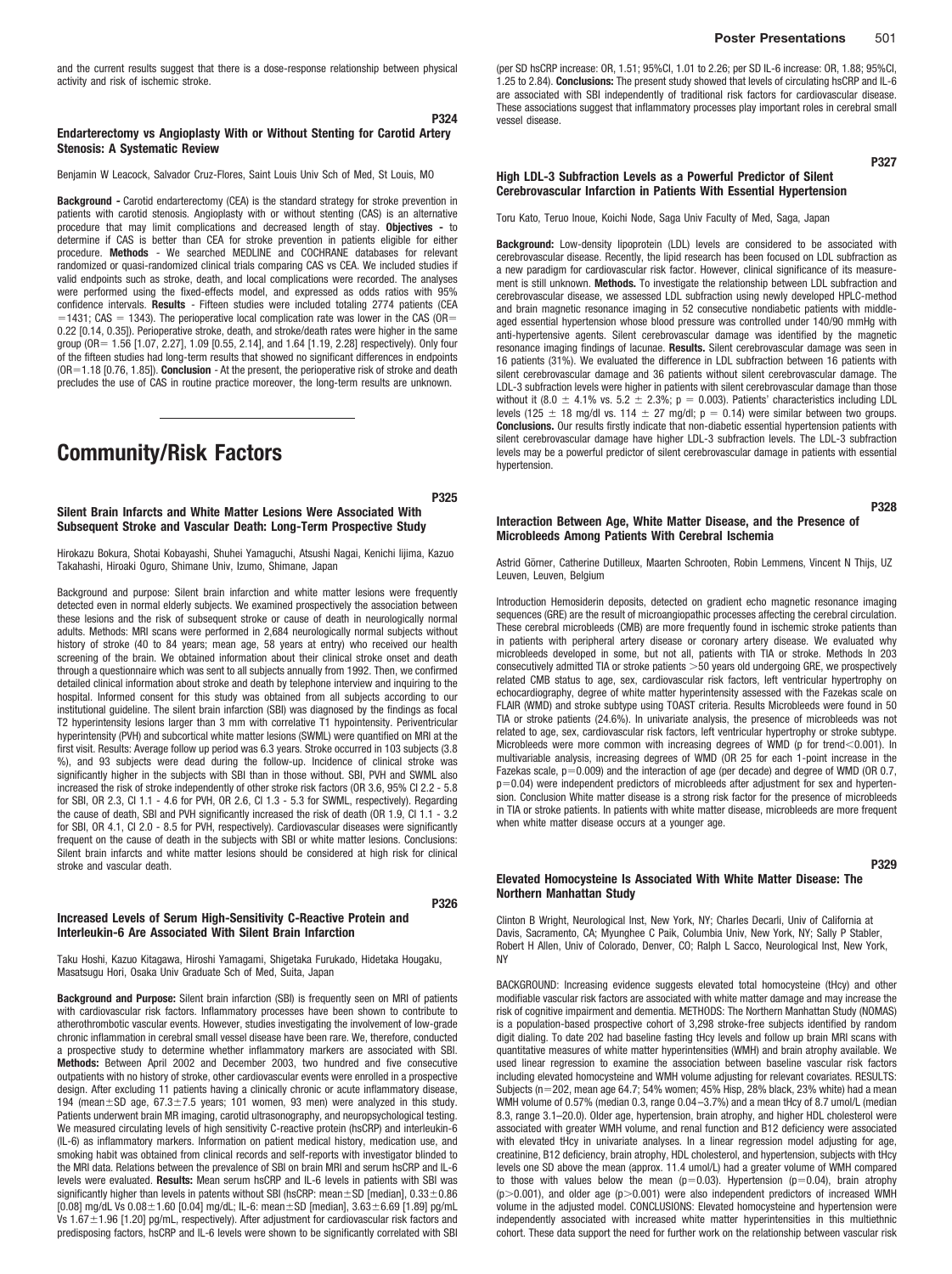factors, WMH, and cognition as well as clinical trials to examine the effects of risk factor modification on these outcomes.

## **P330 Stroke Occurrence and Leukoaraiosis Are Independently Associated With Transition to Disability: The LADIS (Leukoaraiosis And DISability) Study**

Michela Simoni, Leonardo Pantoni, Giovanni Pracucci, Anna Maria Basile, Domenico Inzitari, Univ of Florence, Florence, Italy; LADIS Study Group

**Background:** Preliminary results from this collaborative study indicate leukoaraiosis (LA) severity as a risk factor for transition to disability in the elderly. However, it is not clear whether stroke occurrence influences the effect of LA severity on determining this transition. **Objective:** To evaluate the independent effect of LA and stroke occurrence on the risk of transition to disability. **Methods:** The LADIS is a study involving 11 European centres, aimed at evaluating LA as independent determinant of disability in the elderly. Six-hundred-thirty-nine subjects (mean age 74.1  $\pm$  5.0, M/F: 288/351) with different MRI-severity LA (mild, moderate, severe according to the Fazekas scale) and functionally autonomous (0 or 1 impaired item on Instrumental Activity of Daily Living - IADL scale) were assessed at baseline for demographics, vascular risk factors, comorbidities, cognitive, motor, and mood functions, and are being followed-up for 3 years with clinical and MRI studies. Transition to disability is defined as a variation on the IADL leading to impairment in more than one item. Functional status was also assessed by means of the Disability Assessment of Dementia (DAD) scale. **Results:** Out of the 639 subjects, 18 had a stroke (hemorrhagic or ischemic) during the first year of the study. Transition to disability occurred in 8 (44.4%) subjects with and in 73 (13.6%) subjects without new strokes (chi-square  $P < 0.001$ ). Among subjects with new strokes, the rate of transition to disability increased along with increasing LA severity (0%, 50%, 55.5% in score 1, 2, and 3 respectively). Considering as dependent variable the transition to disability, a logistic regression analysis showed that severe LA (OR  $=$  2.47, 95% Cl  $=$  1.34 - 4.55), stroke occurrence (OR = 4.09, 95% Cl = 1.45 -11.54), age (OR = 1.09, 95% Cl = 1.04 -1.15) and basal DAD score (OR  $=$  0.89, 95% CI  $=$  0.85 - 0.94) were all predictors of transition. **Conclusions:** After the first year of follow-up, both stroke occurrence and baseline LA severity are independent predictors of transition to disability in the LADIS subject sample.

## **Elevated Serum Interleukin-18 Levels Are Associated With Increased Carotid Intima-Media Thickness**

**P331**

**P332**

Hiroshi Yamagami, Kazuo Kitagawa, Taku Hoshi, Shigetaka Furukado, Hidetaka Hougaku, Masatsugu Hori, Osaka Univ Graduate Sch of Med, Suita, Osaka, Japan

Background and Purpose: Interleukin (IL)-18 promotes atherosclerotic plaque growth and its circulating level can predict future coronary heart disease. However, it has not been established whether serum IL-18 levels are associated with severity of atherosclerosis. With the use of B-mode ultrasound, this study examines the relationships of serum IL-18, IL-6 and high sensitive CRP (hs-CRP) levels with the severity of atherosclerosis as assessed as carotid IMT. Methods: The study comprised 315 patients without histories of cardiovascular diseases (CVD). Severity of carotid atherosclerosis was evaluated as mean max-IMT, mean of the maximal wall thickness at 12 carotid segments. Serum IL-18, IL-6, and hs-CRP levels were determined in all patients. Results: Level of IL-18 was higher in men than in women, in patients with hypertension than in those not, and in patients with smoking history than in those not. Also, it was positively correlated with age, BMI, and triglycerides, and negatively with HDL cholesterol. Log-transformed IL-18, IL-6, and hs-CRP concentrations were positively correlated with carotid IMT ( $r = 0.33$ , 0.28, and 0.22, each  $P < 0.001$ , respectively). When controlling for traditional atherosclerotic risk factors and other inflammatory markers levels, only IL-18 levels were associated with IMT ( $\beta$  = 0.20, P < 0.001), whereas such an association disappeared for IL-6 and hs-CRP ( $\beta$  = 0.06 and 0.06, n.s.). Conclusion: Elevated serum IL-18 levels were independently associated with increased carotid IMT in individuals without histories of CVD, supporting the linkage between IL-18 and atherosclerosis.

## **Increased Common Carotid Arterial Stiffness Is Independently Associated With Risk of Stroke**

Georgios Tsivgoulis, Christos Papamichael, Konstantinos Spengos, Andriana Cimboneriu, Nikolaos Zakopoulos, Vassilios Zis, Konstantinos Vemmos, Univ of Athens, Athens, Greece

**Background and purpose:** Aortic stiffness is an independent predictor of cardiovascular risk factors, cardiovascular and cerebrovascular mortality in patients with essential hypertension. There is little knowledge concerning the relation between the local stiffness of the common carotid arteries (CCA) and manifest cerebrovascular disease. Aim of the present cross-sectional study was to investigate the association of CCA stiffness with the risk of stroke and to determine whether this relationship was independent of conventional risk factors. **Methods:** A consecutive series of 193 acute first-ever stroke patients and of 106 age- and sex-matched control subjects underwent high-resolution B-mode carotid ultrasound examination (echotracking techniques). CCA distensibility, which is the inverse of stiffness, was measured as the change in diameter in systole relative to the diastolic diameter. Conventional cardiovascular risk factors as well as lipid-lowering and antihypertensive medications were documented. The ability of CCA distensibility to discriminate between stroke and control patients was evaluated by logistic regression analyses, followed by receiver operating characteristic (ROC) curve analyses. Results: CCA distensibility was significantly (p=0.007) lower in stroke (0.353 mm, 95%CI: 0.326–379) than in control (0.415 mm, 95%CI: 0.378–0.451) patients even after adjusting for blood pressure values (systolic, diastolic and pulse pressure), diastolic CCA diameter and height. Each 1-SD decrease in the CCA distensibilty increased the risk of stroke by 40.8% (OR: 1.408, 95%CI: 1.106–1.795, p-0.006); adjustment for cardiovascular risk factors slightly attenuated this relationship (OR: 1.410, 95%Cl: 1.077-1.845, p=0.012). The area under the ROC curve for CCA distensibility predicting stroke patients was 0.592 (95%CI: 0.526–0.658). **Conclusion:** An increased CCA stiffness was associated with cerebrovascular disease even after adjustment for conventional cardiovascular risk factors. The causal interrelationship between the elastic properties of the CCA and the risk of stroke deserves further investigation by the use of longitudinal studies.

## **P333 Systolic Blood Pressure, LDL Cholesterol, and the Framingham Risk Score Are Better Predictors Than the Metabolic Syndrome of Carotid Intimal-Medial Thickness in Middle-Aged Adults: The Muscatine Study**

Patricia H Davis, Jeffrey D Dawson, Univ of Iowa, Iowa City, IA

Background and Purpose: The Framingham risk score (FRS) and the metabolic syndrome as defined by NCEP III and WHO (MS-NCEP and MS-WHO) predict the risk of developing cardiovascular disease in older adults. Carotid intimal-medial thickness (IMT) has been used as a measure of the atherosclerotic process in younger adults and is predictive of stroke and myocardial infarction in older adults. We assessed the hypothesis that FRS, MS-NCEP, and MS-WHO would be more useful in predicting carotid IMT than would individual cardiovascular risk factors in a cohort of middle-aged adults. Methods: Using carotid ultrasound, the mean of the measurements of maximal carotid IMT at 12 locations was determined in a cohort of 306 men and 390 women aged 36 to 50 years living in Muscatine, Iowa. Anthropometric measurements, smoking status, blood pressure, fasting glucose, fasting insulin, and a fasting lipid profile were also obtained. Results: The mean FRS was 1.62, with 24% of the cohort having MS-NCEP and 18% having MS-WHO. Carotid IMT was more strongly correlated with the FRS (27%) than with either MS-NCEP (13%) or MS-WHO (10%). When all three scoring systems were included in a multivariable model, only the FRS was significant ( $p<0.001$ ). Significant correlations with individual risk factors included systolic blood pressure (24%), LDL-cholesterol (21%), waist circumference (18%), HDL-cholesterol (-17%), smoking status (15%), fasting glucose (15%), and diastolic blood pressure (15%). In a multivariable model, systolic blood pressure, LDL-cholesterol, HDL-cholesterol, smoking, and fasting glucose were significant. The FRS was not significant after adjusting for these risk factors. When predicting the upper quartile of carotid IMT, the area under the receiver operating characteristic curve based on FRS was 0.69, while it was 0.70 when based on systolic blood pressure and LDL-cholesterol combined. In conclusion, the Framingham risk score was more associated with carotid IMT in these middle-aged adults than was the metabolic syndrome using either the NCEP III or WHO definition, but carotid IMT could be predicted as well or better by using just two risk factors, systolic blood pressure and LDL-cholesterol.

**P334**

### **Common Carotid Intima-Media Thickness and the Risk of New Vascular Events in Patients With Manifest Atherosclerotic Disease**

Joke M Dijk, Yolanda van der Graaf, Michiel L Bots, Diederick E Grobbee, Ale Algra, Julius Ctr for Health Sciences and Primary Care, Utrecht, The Netherlands

**Background:** Common carotid intima-media thickness (CIMT) is an independent predictor of vascular events in the general population. Currently little is known on the relationship between IMT and new vascular events in patients who already have manifest arterial disease. We aimed to assess the strength of this relationship. **Methods:** The study was performed in the first consecutive 2473 patients with manifest vascular disease enrolled in the SMART-study (Second Manifestations of ARTerial disease), a cohort study among patients with manifest cardiovascular disease or cardiovascular risk factors. Common carotid IMT was measured at baseline. **Results:** Adjusted for age and sex, an increase in common CIMT of 0.2 mm was associated with the occurrence of all vascular events (hazard ratio (HR) 1.09; 95% confidence interval (95% CI) 1.01 - 1.17). Increasing carotid IMT was most strongly related to stroke incidence (HR 1.22; 95% CI 1.10 - 1.35). **Conclusion:** Common carotid intima-media thickness was associated with the occurrence of new vascular events, especially ischemic stroke, in patients with manifest arterial disease. These findings justify the use of IMT as surrogate endpoint in trials including patients with manifest vascular disease.

## **P335**

## **Prediction of Asymptomatic Intracranial Cerebral Atherosclerosis**

Hee-Joon Bae, Jong-Moo Park, Byung-Kun Kim, Ja-Seong Koo, Ohyun Kwon, Eulji Univ Sch of Med, Seoul, Republic of Korea; Juneyoung Lee, Sch of Med, Korea Univ, Seoul, Republic of Korea

**Objective:** This study is aimed to elucidate risk factors for intracranial cerebral atherosclerosis (ICAS), and develop models to predict ICAS before it becomes symptomatic. **Methods:** From February of 1999 to January of 2001, 1919 subjects were recruited, who visited the stroke prevention clinic and underwent transcranial Doppler (TCD). Those who had history of stroke, other illness to affect the results of TCD, or poor acoustic window, were excluded. ICAS was defined as abnormal findings on TCD compatible with ICAS. The association of ICAS with potential risk factors of atherosclerosis was investigated and ICAS prediction index (ICASPI) was developed based on those results. The validity of the index was examined by another set of 279 subjects who were recruited from June of 2002 to September of 2003. **Results:** Investigation of individual risk factors revealed that age, hypertension, diabetes mellitus, ischemic heart disease, C-reactive protein (CRP), LDL-cholesterol, and HDL-cholesterol were possible risk factors for ICAS. Modeling by multiple logistic regression analyses with backward elimination technique and likelihood ratio test showed that age, hypertension, diabetes mellitus, CRP, LDL-cholesterol, and HDL-cholesterol were statistically significant risk factors of ICAS. ICASPI was made based on those 6 risk factors. ICASPI showed linear correlation with ICAS ( $p<$  0.001 on Mantel-Haenszel Chi-square test). When ICASPI=0, ICAS was detected in 22.5%; when ICASPI=1, ICAS in 23.7%; when ICASPI=2, ICAS in 34.2%; when ICASPI=3, ICAS in 40.9%; and when ICASPI=4, ICAS in 52.2%; and when ICASPI=5, ICAS in 41.7%. In the second set of 279 subjects for validation of the index, ICASPI also showed statistically significant linear correlation with ICAS (p-0.024). **Conclusions:** This study shows that age, hypertension,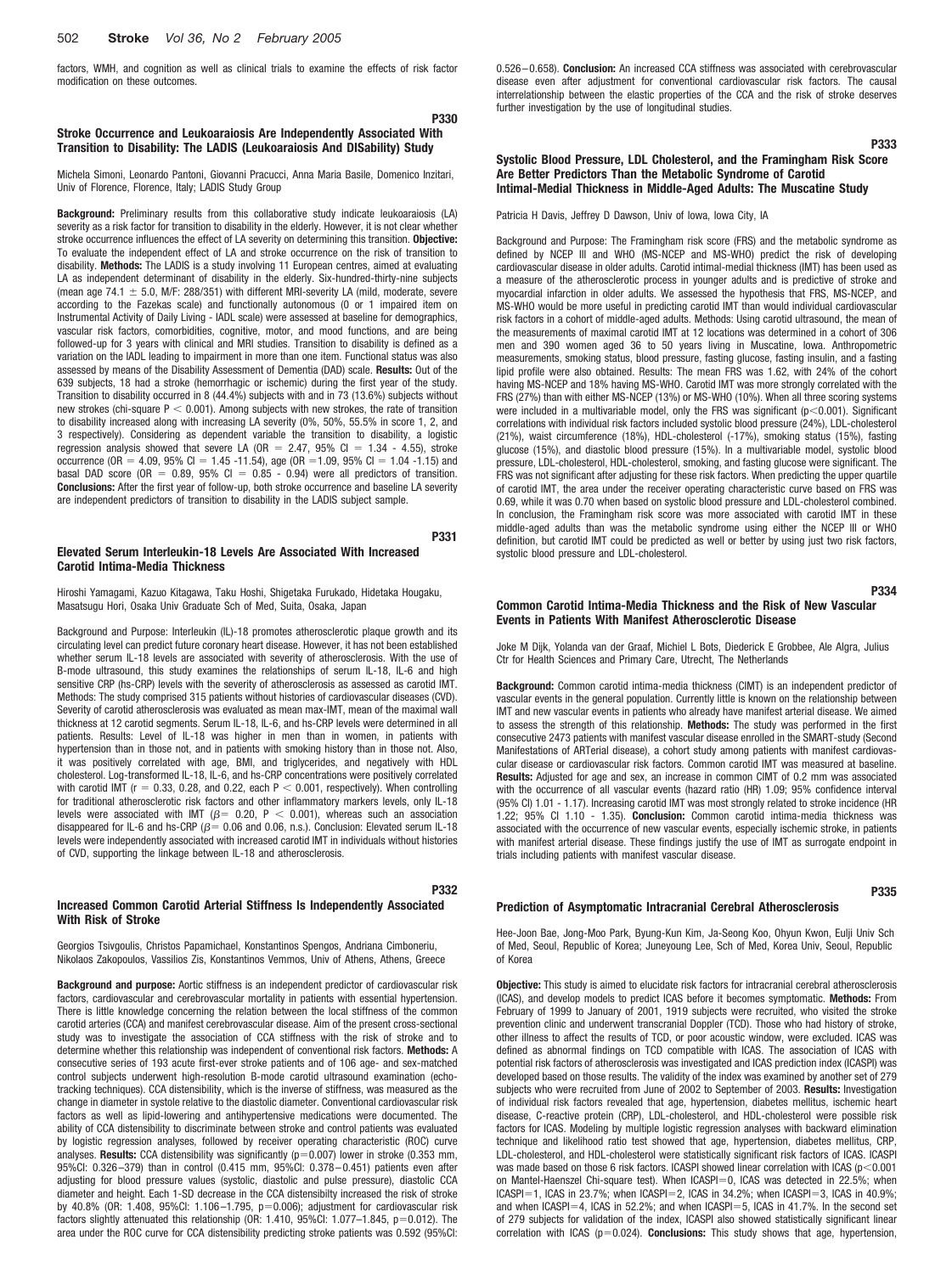diabetes mellitus, LDL-cholesterol, HDL-cholesterol, and CRP are independent risk factors of asymptomatic ICAS and the prediction index based on those factors is valid to predict it.

## **P336 Thyroid Replacement Therapy Is a Risk Factor for Atrial Fibrillation in Stroke Patients**

Nienke L Valens, Martin J O'Donnell, Maarten G Lansberg, Christine A Wijman, Stanford Univ Med Ctr, Palo Alto, CA

Atrial fibrillation is an established risk factor for ischemic stroke. Subclinical hyperthyroidism may result from thyroid replacement therapy and has been associated with an increased risk for the development of atrial fibrillation. We sought to determine whether thyroid replacement therapy is a risk factor for atrial fibrillation in stroke patients. **Study Design**: Case-control study. **Methods**: Consecutive stroke patients with atrial fibrillation (cases) and without atrial fibrillation (controls) admitted to the Stanford Stroke Center between 1996 and 2004 were included. Data on age, gender, vascular risk factors, history of atrial fibrillation and/or atrial fibrillation on admission, and whether patients were taking thyroid replacement therapy, amiodarone, and warfarin at the time of admission were abstracted from hospital records by one investigator (NLV). We aimed to match each case by age and gender with two controls. **Results**: Thyroid replacement therapy was reported in 52/334 (15.6%) cases and 67/637  $(10.5%)$  controls  $(p=0.02)$ . More than 80% of thyroid replacement therapy users were female in both groups. In multivariate analysis, thyroid replacement therapy use was associated with an odds ratio of  $1.65$  (95% Cl  $1.05-2.59$ , p=0.02) with atrial fibrillation after adjusting for age, gender, hypertension, amiodarone use, and coronary artery disease. **Conclusion**: Thyroid replacement therapy may be an independent risk factor for atrial fibrillation in stroke patients.

## **High Prevalence of** *Chlamydia pneumoniae* **Antibodies and Increased High-Sensitivity C-Reactive Protein in Patients With Vascular Dementia**

**P337**

**P338**

Takuya Watanabe, Hideki Yamamoto, Showa Univ Sch of Med, Tokyo, Japan; Yoshiyuki Ban, Tsunenori Idei, Showa Univ Karasuyama Hosp, Tokyo, Japan; Akira Miyazaki, Takashi Katagiri, Showa Univ Sch of Med, Tokyo, Japan; Takashi Iguchi, Showa Univ Karasuyama Hosp, Tokyo, Japan

**Background and Purpose:** Chlamydia pneumoniae has been identified in atherosclerotic plaques of patients with cerebrovascular and cardiovascular disease. We studied relationships between Chlamydia pneumoniae infection, carotid atherosclerosis, and dyslipidemia in patients with vascular dementia (VaD), caused by stroke or small vessel disease, and Alzheimer's disease (AD). **Methods:** Presence of antibodies to Chlamydia pneumoniae (IgG and IgA), the serum concentrations of high-sensitivity C-reactive protein (hs-CRP) and atherogenic lipoproteins, and the carotid artery intima-media thickness (IMT) and plaques were determined in 31 patients with VaD, 61 patients with AD, and 32 age-matched controls without dementia. **Results:** Age, body mass index, systolic and diastolic blood pressures, and fasting plasma glucose, HbA<sub>1c</sub>, HDL cholesterol, and apolipoproteins A-1, B, and E concentrations did not differ significantly among the three groups. However, the mean IMT and frequency of atherosclerotic plaques in the carotid arteries as well as the serum concentrations of LDL cholesterol, lipid peroxides, and lipoprotein(a) were significantly greater in VaD patients than in AD patients or nondemented controls. Hs-CRP concentrations and prevalence of Chlamydia pneumoniae IgG and IgA antibodies also were significantly higher in VaD patients than in AD patients and nondemented controls. Multiple logistic regression concerning VaD retained carotid IMT and plaques, IgG and IgA Chlamydia pneumoniae seropositivity, hs-CRP, LDL cholesterol, lipid peroxides, and lipoprotein(a) (Table). **Conclusions:** Our results suggest that carotid atherosclerosis, atherogenic lipoproteins, and Chlamydia pneumoniae infection (as documented by the IgG and IgA seropositivity together with increased hs-CRP) may be VaD risk factors.

**TABLE.** Multiple Logistic Regression Analysis of Risk Factors for VaD

|                                       | 95%           |                                |            |  |
|---------------------------------------|---------------|--------------------------------|------------|--|
|                                       | Odds<br>Ratio | Confidence<br><b>Intervals</b> | P<br>Value |  |
| Carotid IMT (1 mm or greater)         | 10.4          | $2.8 - 38.2$                   | 0.0003     |  |
| Carotid plaque                        | 8.3           | $2.0 - 33.8$                   | 0.0036     |  |
| Chlamydia pneumoniae antibodies (IgG  | 3.3           | $1.0 - 10.5$                   | 0.0453     |  |
| index $> 1.1$ and IgA index $> 1.1$ ) |               |                                |            |  |
| $Hs-CRP$ (ng/mL)                      | 1.0           | $1.0 - 1.0$                    | 0.0324     |  |
| LDL cholesterol (mg/dL)               | 1.0           | $1.0 - 1.0$                    | 0.0204     |  |
| Lipid peroxides (nmol/mL)             | 1.0           | $1.0 - 1.0$                    | 0.0042     |  |
| $Lipoprotein(a)$ (mg/dL)              | 1.0           | $1.0 - 1.1$                    | 0.3694     |  |

### **The Role of Migraine in Acute Ischemic Stroke in Young Adults**

Massimo Camerlingo, Claudio Ferrante, Giorgio Maggioni, Alessio Perretti, Mauro Porta, Alessandro Terruzzi, Marcello Tognozzi, Giorgio Belloni, Luca Moschini, Policlinico San Marco, Osio Sotto (Bergamo), Italy

**Objective:** To investigate whether migraine could be a risk factors for the acute ischemic stroke in patients aging 16 to 44 years in a nested case-control study. **Patients and Methods:** For each patients admitted because of CT/MRI confirmed acute ischemic stroke (TIA excluded) was identified an age  $( \pm 1 \text{ year})$ - and gender-matched control subject selected among partners of non-vascular and non-migrainous outpatients. For either stroke and control subjects we recorded: history of at least 5 migraine attacks (either with and without aura according to the IHS criteria); usual risk factors for stroke; current utilization of contraceptive pill; current beverage of at least 2 glasses of wine per meals;current smoking of at least 5 cigarettes per day;blood pressure and cardiac rhythm. Data were matched with univariate analyses. Significant results were then entered into a logistic regression model to identify those data

independently associated with stroke. **Results:** Two-hundred-thirty-eight stroke patients and an equal number of control subjects were included. Men were 117 and women were 121 in each group. Mean age of stroke patients was 35.4 years and of the control group 35.2 years. The persons suffering from migraine were 63 (26.5%) in the stroke group and 33 (13.9%) in the control group. That difference achieved statistical significance ( $p = 0.0009$ ). Contraceptive pill utilization was not different between groups as for wine beverage and smoking habit. The logistic regression model retained migraine (Odds ratio 2.70, 95% confidence interval 1.66–4.41) together with hypertension (Odds ratio 9.10, 95% confidence interval 4.17–19.89) and any cardiopathy (Odds ratio 31.94, 95% confidence interval 4.15–238.73) as factors independently related to stroke. **Conclusions:** Migraine appears to be a relevant risk factor for the acute ischemic stroke in young people. In addition, the role of migraine in precipitating a stroke appears to be independent from the usual risk factors and from the consumption of wine, cigarettes and the contraceptive pill.

### **P339**

## **C-Reactive Protein Predicts Further Ischemic Events in Transient Ischemic Attack Patients**

Francisco Purroy, Joan Montaner, Pilar Delgado, Pilar Chacon, Manolo Quintana, Jose Alvarez-Sabin, Vall d'Hebron Hosp, Barcelona, Spain

**Background** - There are many studies of clinical prognostic factors in patients with transient ischemic attack (TIA). Most of them have failed to identify parameters to predict vascular event appearance after the index TIA. We hypothesize that inclusion of a biological marker in the TIA study protocol might increase the prognostic value of classical risk factors. To test this, we have investigated the relationship between high sensitivity C-reactive protein (hsCRP) levels and the risk of new ischemic events in TIA patients. **Methods-** HsCRP levels were determined within the first 24 hours after the onset of clinical symptoms among 135 TIA patients. Stroke recurrence, or any vascular event was recorded at follow-up (446 $\pm$ 294 days) Results- A total of 37 (27.4%) patients experienced an end-point event: 28 (20.74%) cerebral ischemic events, eight (6%) heart ischemic events, 4(3%) peripheral arterial disease, and eight (6%) vascular deaths. Cox proportional hazards multivariate analyses identify as independent predictor of stroke, age (HR 1.07, Cl 1.01 to 1.13, P=0.0171), atherotrombotic etiology (HR 3.15, Cl 1.28 to 7.75, *P*=0.0123) and hsCRP> 0.41 mg/dL (HR 2.46, Cl 1.01 to 6.04, *P*=0.0487). Moreover, age (HR 1.05, CI 1.01 to 1.09, P=0.0167), atherotrombotic etiology (HR 3.93, CI 1.93 to 8.01, *P*=0.0002) and hsCRP> 0.41 mg/dL (HR 2.77, CI 1.32 to 5.81, *P*=0.0073) were independent predictors for any vascular event during the follow-up. **Conclusions-** HsCRP serum levels predict further new ischemic events during the follow-up. Routinely CRP measurement could be useful for identifying high risk TIA patients in order to plan aggressive prevention therapies and also silent vascular disease strategies diagnoses.

### **P340 Headache Syndromes in Patients With Unruptured Brain Arteriovenous Malformation**

C Stapf, J H Choi, R R Sciacca, H Mast, J P Mohr, Stroke Ctr, New York, NY

**Background**: Only scant data are available on the frequency and type of headaches in patients with brain arteriovenous malformation (AVM), and their relation to morphological AVM characteristics has been insufficiently investigated. **Methods**: We analyzed data from 749 consecutive patients of the prospective Columbia AVM Databank. Patients were stratified into those with a history of headaches prior to AVM diagnosis and those with a negative headache history. Univariate and multivariate logistic regression models were used to test the effect of age, sex, AVM size (mm), location, venous drainage pattern, and presence of venous ectasia on a positive headache history in AVM patients. **Results**: Headaches occurred in 294 (40%) AVM patients; 108 (14%) had migraines (with and/or without aura), 67 (9%) had episodic or chronic tension type headache, 23 (3%) experienced thunderclap headache (unrelated to hemorrhage), and 96 (13%) remained unclassified. By univariate comparison, headaches occurred more frequently in women ( $p<0.0001$ ) and were associated with large AVM size  $(p=0.001)$ , lobar location  $(p=0.0002)$ , borderzone AVM  $(p<0.0001)$ , and venous ectasia (p=0.0007). The multivariate model confirmed the independent effect of female gender (OR 3.28, 95% CI 2.11–5.10), AVM size (OR 1.02, 95% CI 1.01–1.04), lobar AVM location (OR 2.19, 95% 1.18–4.05), and venous ectasia (OR 1.89, 95% CI 1.20–2.98). **Conclusion**: Our findings suggest an independent effect of female gender, AVM size, lobar AVM location and venous ectasia on the occurrence of headaches in partients with unruptured brain AVMs. In our cohort, the relative frequency of migraines is not different from the prevalence in the general population.

### **P341**

### **Atherosclerotic Aortic Debris and Risk of Subsequent Stroke in Patients With Cerebral Ischemic Events: A Population-Based Study**

George W Petty, Bijoy K Khandheria, Irene Meissner, Jack P Whisnant, Walter A Rocca, JoRean D Sicks, Teresa J Christianson, W M O'Fallon, Robyn L McClelland, David O Wiebers, Mayo Clinic, Rochester, MN

Background: Reports suggest that protruding atheromatous material in the thoracic aorta is an important cause of recurrent ischemic stroke. Methods: This historical cohort study included all 286 residents of Olmsted County, Minnesota, who had transesophageal echocardiography (TEE) within 60 days after their first TIA ( $n=90, 31.5%$ ) or ischemic stroke ( $n=196, 68.5%$ ) from 1993 to 1997. We used the Kaplan-Meier product-limit method and Cox proportional hazards regression analysis to estimate rates and identify predictors of subsequent ischemic stroke in these patients. Findings: Complex atherosclerotic aortic debris (CAAD) in the ascending and transverse segments of the arch was detected in 19 (6.6 %) patients. During 826 person-years of follow up, 3 patients with CAAD and 38 patients without CAAD had subsequent ischemic stroke. Estimated rates of subsequent ischemic stroke 4 years after first TIA or ischemic stroke were not significantly different for those with CAAD (15.8%, 95% CI 0–30.7%) and those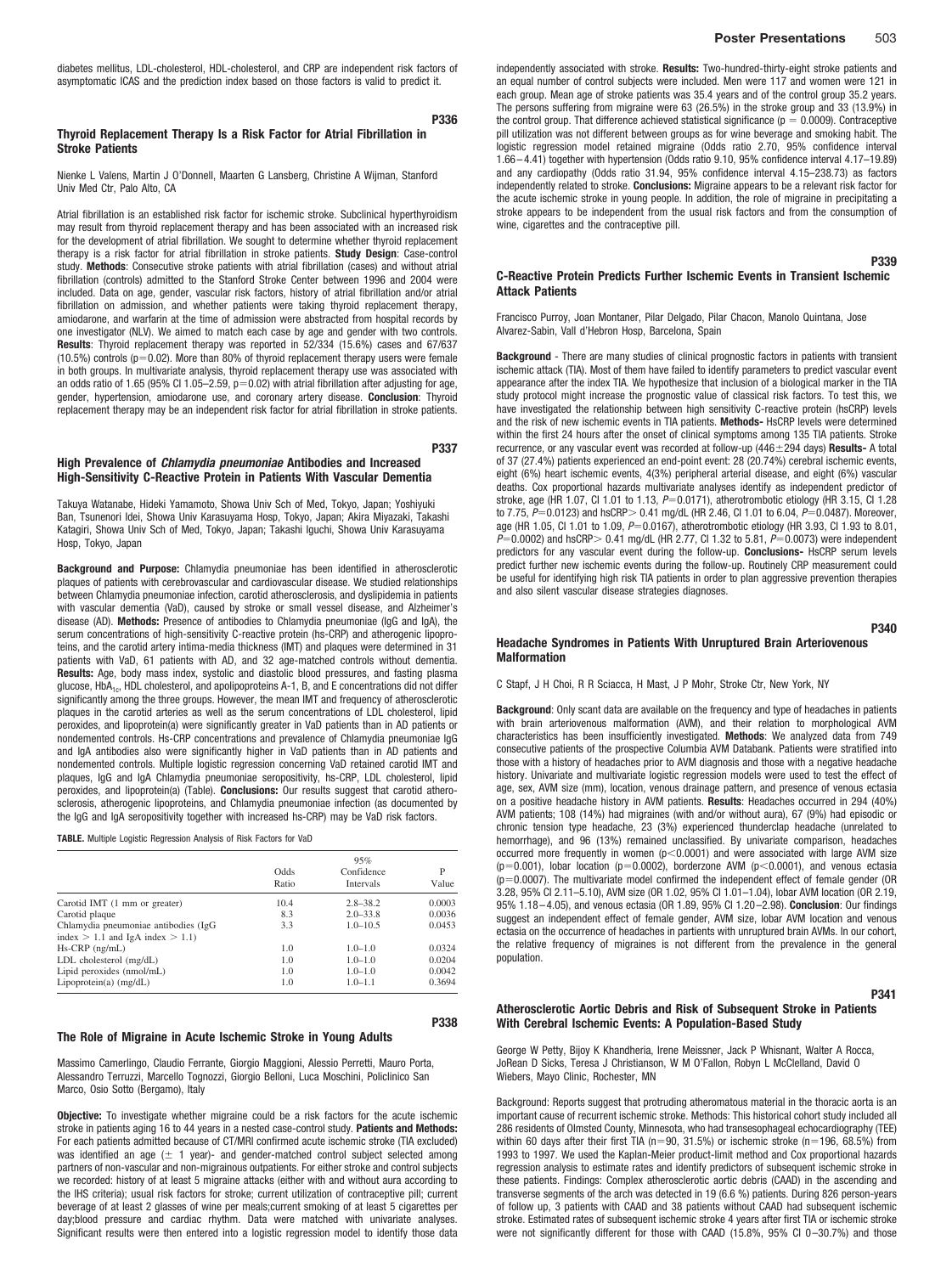## 504 **Stroke** *Vol 36, No 2 February 2005*

without CAAD (17.5%, 95% CI 11.9-22.7%, p=0.95). After adjusting for age, sex, and atherosclerosis other than in the thoracic aorta on TEE, CAAD was not a significant predictor of subsequent ischemic stroke (hazard ratio=0.76, 95% confidence interval 0.23-2.49, p-0.65). Interpretation: We found no evidence that CAAD is a risk factor for subsequent ischemic stroke in patients with first TIA or ischemic stroke in the general population.

## **Elevated White Blood Count on Admission Independently Predicts Mortality Among Patients Hospitalized for Ischemic Stroke**

Ying P Tabak, Richard S Johannes, Cardinal Health, Marlborough, MA

**Objective:** The relationship between WBC derangement on admission and mortality for ischemic stroke patients is an area of active study. Our objective is to depict the univariate and multivariate effect of abnormal WBC on mortality after accounting for demographics, acute pathophysiologic derangement, comorbidities, and type of stoke in a large patient population. **Methods:** Analysis included 44,102 (2,929 deaths) ischemic stroke admissions across 82 teaching and 145 non-teaching hospitals in the Atlas TM (MediQual) database in 2000–01. Logistic regressions were used to control for age, laboratory values, vital signs, altered mental status, and comorbidities. ROC curve and Bootstrapping validated model fit. **Findings**: Overall, the median age was 76, 56% were women, and crude mortality was 6.6%. There was a significant correlation between elevated WBC and mortality (see chart below). There were 5,059 (12%) patients with elevated WBC between 10,900 and 14,100/ml and 3,119 (7%) patients with WBC  $> 14,100$ /ml. The risk adjusted odds ratios for the two elevated WBC groups were 1.3 (CI: 1.2–1.5) and 1.8 (CI: 1.6–2.0) respectively. Other significant predictors (p  $<$  .05) included age, albumin  $<$  2.7 g/dl, glucose  $>$  135 mg/dl, pH arterial  $<$  7.21 or  $>$  7.48, PT INR  $>$  1.1 or PT  $>$  13 sec, creatinine  $>$  3.0 mg/dl, systolic BP  $<$  90 mm Hg, respiration  $<$  $10$  or  $>$  30 / min, altered mental status, metastatic cancer, and basil artery occlusion. The ROC for the model was .83. **Conclusions:** Elevated WBC on admission is an independent predictor of mortality for ischemic stroke patients. Research is needed to further understand the pathophysiologic mechanisms.



**P343**

**P342**

## **Factors Influencing Short- and Long-Term Survival in the Copenhagen Stroke Study Cohort: A 10-Year Follow-up Study**

#### Tom S Olsen, Hvidovre Univ Hosp, Hvidovre, Denmark

Survival after stroke was studied in the community-based Copenhagen Stroke Study (COST) over a 10-year period from 1992/1993 to 2002/2003. For the identification of independent determinants for survival admission stroke severity, age, gender and the cardiovascular risk factor profile was accounted for. Method and material: In a well-defined Copenhagen community all patients with stroke were seen on admission to hospital in the period March 1992 to October 1993. The stroke admission rate was 3.6/1000 inhabitants/year. On admission stroke severity was measured using the Scandinavian Stroke Scale (SSS, 0 - 58), stroke type was determined by CT-scan, and the presence of ischemic heart disease (IHD), hypertension, diabetes (DM), atrial fibrillation (AF) intermittent claudication, smoking, daily alcohol consumption and other disabling disease were examined and recorded in all. Date of death was obtained from the Danish Registry of Persons within a 10-year period following stroke. Independent predictors of death were identified using multivariate Cox regression. Results: In total 1152 patients with acute stroke were included. Mean age  $74.2 \pm 11$  years, male/female 45%/55%, mean admission SSS-score  $34 \pm 17$ . The one-year survival rate was 67.2%, the five-year survival rate was 37.2% and the ten-survival rate was 17.0%. Predictors of one-year mortality in the multivariate analysis was: Age Hazard Ratio (HR) 1.32 pr 10 years  $\uparrow$  (p<0.001), stroke severity HR 0.65 pr 10 SSS points  $\uparrow$  (p<0.0001), DM HR 1.49 (p<0.05) other disabling disease HR 1.50 ( $p< 0.03$ ). Predictors of 10-year mortality was: Age HR 1.60 pr 10 years 1 ( $p$ <0.0001), female gender HR 0.69 ( $p$ <0.0001), stroke severity HR 0.79 pr 10 SSS points 1 (p<0.0001), IHD HR 1.23 (p<0.05), former stroke HR 1.23 (p=0.05), DM HR 1.23 (p<0.02), AF HR 1.33 (p $<$  0.02), smoking HR 1.18 (p $<$  0.07), other disabling disease HR 1.44 (p<0.0005). Hypertension, type of stroke (hemorrhagic/ischemic), daily alcohol consumption and intermittent claudication were not significant predictors. Conclusion: Short-term survival is particularly determined by age and initial stroke severity. Long-term survival is also determined by gender, cardiovascular disease and diabetes. Hypertension per se was not a predictor of survival after stroke.

## **Stroke Recurrence Rates Are Not Changing Over Time**

## **P344**

Pooja Khatri, Dawn Kleindorfer, Jane C Khoury, Daniel Woo, Alex Schneider, Rosie Miller, Irene Ewing, Joseph P Broderick, Univ of Cincinnati, Cincinnati, OH

BACKGROUND: Previous population-based studies have shown that stroke recurrence rates after first ischemic stroke have not changed from 1950 to 1989. We hypothesized that advances in secondary stroke prevention in the 1990s would lead to decreased recurrence rates. We present the first population-based assessment of stroke recurrence rates over time since 1989. METHODS: We identified strokes from 7/93 to 6/94 and from 1/99 to 12/99 in the Greater Cincinnati/Northern Kentucky Stroke Study (GCNKSS) region, a biracial population of 1.3 million. Strokes were found by screening ICD-9 stroke diagnosis codes of all inpatient, hospital-based and public health outpatient, and emergency department visits, as well as randomly selected private physician and nursing home records. All strokes were abstracted by study nurses, then reviewed by physicians. Among patients with first ischemic strokes, we identified both recurrent ischemic and hemorrhagic strokes during the one-year study periods, based on detailed review of initial hospitalization records and subsequent events with an ICD-9 stroke code. We estimated recurrence rates by Kaplan-Meier life-table analysis. RESULTS: There were 74 recurrent strokes (97% ischemic, 3% hemorrhagic) among 1,772 first ischemic strokes in 1993–94, and 75 recurrent strokes (89% ischemic, 11% hemorrhagic) among 1,815 first ischemic strokes in 1999. We found no statistically significant difference in recurrence rates in the GCNKSS population by comparing 1993–94 and 1999  $(p=0.96)$ . Our sample size provided 80% power to detect a 2% difference in estimated 365-day recurrence rates. CONCLUSIONS**:** Despite the emergence of several new secondary prevention strategies, we found no change in stroke recurrence rates between 1993–94 and 1999 within the same large population. Further studies characterizing the utilization of secondary stroke prevention methods within this population are needed.

| Time from<br><b>Initial Stroke</b> | 1993–94 Recurrence Rates<br>$(95\% \text{ C}D)$ | 1999 Recurrence Rates<br>$(95\% \text{ C}I)$ |  |  |
|------------------------------------|-------------------------------------------------|----------------------------------------------|--|--|
| 15 days                            | $0.7\%$ $(0.5-0.9)$                             | $0.8\%(0.6-1.0)$                             |  |  |
| 30 days                            | $1.4\%$ $(1.1-1.7)$                             | $1.4\%$ $(1.3-1.7)$                          |  |  |
| 60 days                            | $2.0\%$ $(1.7-2.3)$                             | $2.5\%$ $(2.1-2.9)$                          |  |  |
| 90 days                            | $2.7\%(2.3-3.1)$                                | $3.0\%$ $(2.6-3.4)$                          |  |  |
| 180 days                           | $4.1\%$ $(3.6-4.6)$                             | $4.4\%$ $(3.9-4.9)$                          |  |  |
| 365 days                           | $6.3\%$ $(5.5-7.1)$                             | $5.6\%(4.9-6.3)$                             |  |  |

### **Is Left Ventricular Hypertrophy a Predictor of Recurrent Vascular Events in African-American Stroke Patients?**

**P345**

**P347**

Seemant Chaturvedi, Wayne State Univ Sch of Med, Detroit, MI; Elena Hung, Univ of Illinois, Chicago, IL; John Choi, Univ of Texas, Houston, TX; Stanley Cohen, Cedars-Sinai Med Ctr, Los Angeles, CA; Abdullah Nassief, Washington Univ, St Louis, MO; Dejuran Richardson, Univ of Illinois, Chicago, IL; Sue Leurgans, Rush Presbyterian Med Ctr, Chicago, IL; Philip B Gorelick, Univ of Illinois, Chicago, IL

**Background and Purpose:** In population-based analyses such as the Framingham study, left ventricular hypertrophy (LVH) has been associated with an increased frequency of stroke. In Framingham, over a 36 year follow-up period, the risk of stroke was increased 4–7 fold in women and men with LVH at baseline. The influence of LVH on the risk for vascular events (stroke, MI, vascular death) in African Americans (AA) has been studied less, especially for recurrent stroke. We sought to assess the hypothesis that LVH would be a predictor of an increased vascular event rate in AA with a recent stroke. **Methods:** The African American Antiplatelet Stroke Prevention Study (AAASPS) database was used for this analysis. LVH was identified on the baseline ECG. 1809 patients with noncardioembolic stroke were enrolled in this secondary prevention study and followed for a two year period. Major vascular events during follow-up were recorded and we also analyzed whether pharmacologic treatment differed in patients with LVH. **Results:** The mean age of the patients was 61.3 years with 53.5% women. 399 patients (22.1%) had LVH on the baseline ECG. Among 193 patients with a recurrent stroke outcome event,  $17.1\%$  had LVH ( $p=0.08$ , Chi square analysis). There was no association between presence of LVH and MI or vascular death during the follow-up period. Patients with LVH had a higher baseline creatinine level (1.23 vs. 1.15 mg/dl, p=0.005). We did not identify any difference in use of various antihypertensive agents (such as ACE inhibitors) in patients with LVH, although patients with LVH were more likely to be treated with oral agents (p=0.05) or insulin (p=0.03) for diabetes. **Conclusions:** We did not identify a definite increase in the vascular event rate among AA stroke patients with LVH on the baseline ECG, although there was a trend for stroke alone. Patients with LVH had greater renal impairment and were more likely to be treated for diabetes, suggesting that LVH is a marker for overall vascular risk factor burden. Examination of larger cohorts in both primary and secondary prevention trials would be of interest to determine the overall clinical significance of LVH. Study supported by NIH/NINDS R01 NS 33430 to PBG

## **Seven-Year Survival Trends of Stroke Patients: The Minnesota Stroke Survey**

Lyn M Steffen, Kamakshi Lakshminarayan, Xia Zhou, Univ of Minnesota Sch of Public Health, Minneapolis, MN; David C Anderson, Univ of Minnesota Sch of Med, Minneapolis, MN; Russell V Luepker, Univ of Minnesota Sch of Public Health, Minneapolis, MN

**Background:** With better medical care and hypertension detection and treatment, survival of stroke patients improved during the 1980s; however, little is known about recent trends. **Objective:** We hypothesize that 7-year survival will be greater among stroke patients in 1995 than in patients hospitalized in 1980, 1985, or 1990 and that definite stroke 28-day case-fatality rates decreased. **Methods:** Survival of hospitalized stroke was examined in the MN Stroke Survey (MSS), a population-based surveillance study conducted in 30–74 year old stroke patients during 1980, 1985, 1990, and 1995. All acute care hospitals in Minneapolis-St. Paul were surveyed. Hospital discharge codes were obtained and a 50% random sample of medical charts was abstracted by nurse abstractors. Diagnosis, CT scan, and vital status were obtained from the medical chart, and vital status after discharge was obtained from the MN Death Index. Strokes were validated using MSS stroke criteria. Sex-specific 28-day case fatality rates were determined. Age-adjusted, sex-specific 7-year survival curves were plotted for each survey year and examined to assess whether changes in stroke survival persisted after hospital discharge. **Results:** The 28-day case-fatality rates changed from 21.9% in 1980 to 11.2% in 1995 in men ( $p<0.01$ ) and from 25% to 9.1% women ( $p<0.001$ ). As shown below, the proportion of patients surviving 7-years was higher for men in 1995  $(p< 0.01)$ , than any other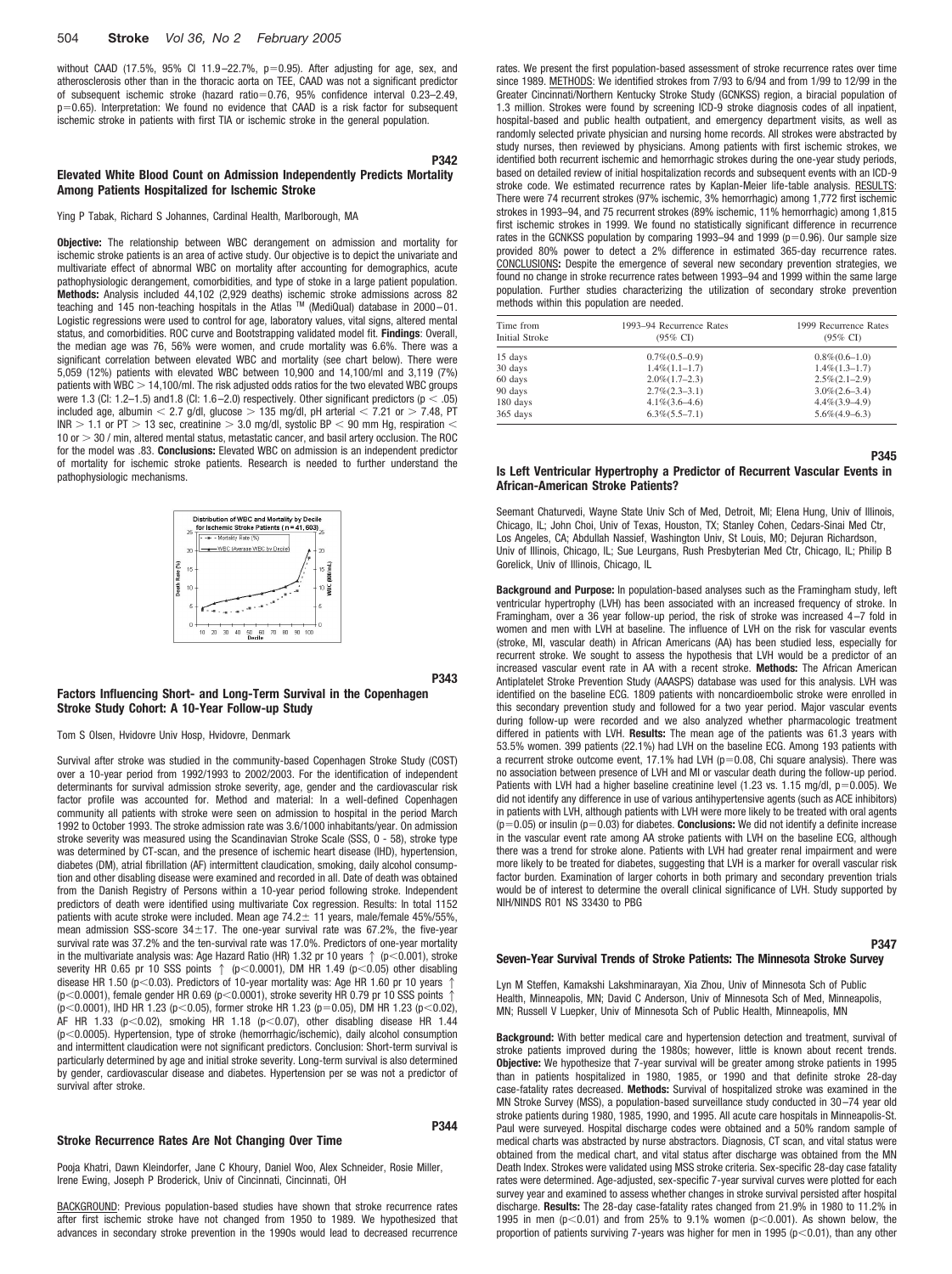survey year. In women, survival followed the same pattern as in men, but was not different between survey years  $(p>0.05)$ . **Conclusions:** These findings show that survival from stroke after hospital discharge improved substantially during the 1990's.



## **Do Diabetic Patients Really Have Worse Outcomes After Acute Stroke Than Nondiabetics?**

Blanca Fuentes, María A Ortega Casarrubios, Juan Salas, Sebastián Martín, Patricia Martínez, David Callejo, Exuperio Díez-Tejedor, La Paz Univ Hosp, UAM, Madrid, Spain

**Objectives:** To analyse the differential features of diabetic acute stroke patients and its implications in stroke outcome. **Methods:** Observational study from the Stroke Data Bank of the Department of Neurology (1994–2003) with inclusion of consecutive ischemic and hemorrhagic stroke in-patients. Parameters analysed: risk factors, stroke subtype, severity at admission (Canadian Stroke Scale), length of hospital stay, in-hospital complications, mortality and functional state at discharge (modified Rankin Scale). TIA patients have been excluded from these last two parameters analysis. Descriptive and comparative analysis in patients with and without diabetes mellitus has been developed. **Results:** From 1994 to 2003, 4826 consecutive acute stroke patients were admitted in the department of Neurology, of whom1283 were diabetic. These patients with previous history of diabetes were older (70,98 vs 69,16% years old;  $p<$ 0,001), had more rate of hypertension (70 vs 55,8%; p<0,001), peripheral vascular disease (9,1 vs 4,7%; p<0,001), dyslipemia (31,1 vs 22,3%;  $p<0,001$ ) and previous stroke (18,1 vs 12%;  $p<0,001$ ) than non-diabetic patients. Atherotrombotic (28 vs 17%;  $p<$  0,001) and lacunar infarction (24 vs 20,6%;  $p<$  0,01) were more frequent in diabetic patients. They also had more neurological complications as progressive stroke (4,5 vs 2,2%;  $p<0,001$ ) and brain oedema (6,9 vs 5,2%;  $p<0,05$ ) with no differences in systemic complications or in length of hospital stay. No differences with regards to stroke severity at admission neither than to stroke outcome at discharge were found. **Conclusions:** Previous history of diabetes mellitus is not associated by itself to more severity at admission neither than to a poor outcome in acute stroke patients. It is possible than the poor prognosis that has been traditionally attributed to diabetes could be due to the developing of hyperglycaemia in the acute phase of stroke, but we have not analysed this point. Further prospective studies are need in order to explore this possibility.

#### **Social Exclusion and Stroke Mortality**

Paulo A Lotufo, Isabela M Bensenor, Univ of Sao Paulo, Sao Paulo, Brazil

In Sao Paulo, Brazil, stroke is responsible for one quarter of cardiovascular deaths among people aged 30 to 79 years-old (men=22.2%; women 27.0%). The burden of intracerebral hemorrhagic stroke is still higher when compared to ischemic stroke mainly among women. We hypothesized that this pattern could be explained by an unequal spatial distribution of stroke subtypes among neighborhoods due to social inequality, that is intracerebral hemorrhage death rates would be higher on the poorest areas. We applied the social exclusion score (an index that combine for every district, indicators as income, unemployment, years of school, and violence) as an index for social inequality. We compare age-adjusted mortality rates for stroke during the period of 1997–2003 among the 96 districts of the city grouped by quartiles of social exclusion score (I=lowest; II=mid-superior; III=mid-inferior; IV=highest). For all types of stroke, age-adjusted mortality rates for quartile I was for men 47.5 deaths for 100,000 inhabitants (95% Confidence Interval, 95%CI=41.1-53.8) and for women 33.8 deaths for 100,000 inhabitants (95% CI, 28.9–38.7). Considering quartile I as reference, the risk ratios for men living on districts classified in quartile II was equal to  $1.48$  (95%Cl =  $1.42-1.55$ );for quartile III=1,62 (95%CI=1.55–1.72); for quartile IV=2.00 (95%CI =1.89–2.16) (P for trend  $<$  0.001). The risk ratios for women (quartile I as referent) living on districts classified in quartile II was equal to 1.40  $(95\%$ CI=1.35-1.46); III=1.70  $(95\%$ CI=1.62-1.82), IV=2,20;  $95\%$ CI  $=$  2.05–2.41). (P for trend  $<$  0.001) For cerebral infarction and intracerebral hemorrhage, the same patterns were observed for both genders. However, for subarachnoid hemorrhage (SAH) deaths rates this pattern was observed only for women. Concluding, social inequality does not explain the higher burden of intracerebral hemorrhagic stroke death rates.

#### **Trends in Stroke Subtypes: The Minnesota Stroke Survey**

Kamakshi Lakshminarayan, David C Anderson, Xia Zhou, Cheryl A Barber, Lyn M Steffen, Russell V Luepker, Univ of Minnesota, Minneapolis, MN

Objective: We examine trends in stroke subtypes. We hypothesize an increase in the proportion of cardio-embolic strokes relative to other ischemic stroke subtypes. Possible mechanisms underlying such an increase are: 1. Improved survival after myocardial infarction (MI) due to new treatments for coronary artery disease 2. Increased use of cardio-diagnostic tests in ischemic stroke patients. Methods: We report on data from 1980, 1985, 1990 and 1995 Minnesota Stroke Surveys (MSS). The MSS is a population-based surveillance of hospitalized acute stroke cases (age 30 -74 years) in the Minneapolis-St.Paul area. Cases are identified by discharge codes and 50 % are sampled for abstraction. Cases are then validated as ischemic strokes and intraparenchymal (IP) hemorrhages by CT/MRI. Cases without scans are designated as undetermined. Ischemic strokes are further classified into those with and without cardio-embolic sources using the TOAST criteria for diagnosis of cardioembolism. Data were available on the following for all survey years. 1. atrial fibrillation/flutter 2. mitral stenosis 3. atrial myxoma or intra-cardiac clot 4. recent MI. Results: There were 212, 314, 363, and 432 validated ischemic stroke cases in survey years 1980, 1985, 1990 and 1995 respectively. Results are shown in the table. Conclusions: There is an overall increasing trend in the proportion of acute ischemic strokes with potential cardio-embolic sources (\*\*). However, the proportion of ischemic stroke patients with a prior history of MI has remained stable (\*). Hence, the increase in the proportion of ischemic strokes of presumed cardioembolic mechanism may be due to increased use of cardiodiagnostic tests in ischemic stroke patients rather than due to a shift in the population of patients.

#### **Results - Minnesota Stroke Survey**

**P348**

**P349**

**P350**

| Year                                        | 1980 N (%) | 1985 N $(\%)$ | 1990 N (%) | 1995 N (%) |
|---------------------------------------------|------------|---------------|------------|------------|
| All strokes (includes<br>undetermined)      | 382        | 419           | 435        | 489        |
| Validated IP<br>hemorrhages                 | 45(11.8)   | 49 (11.7)     | 49 (11.3)  | 49 (10)    |
| Validated ischemic<br>strokes               | 212 (55.5) | 314 (74.9)    | 363 (83.4) | 432 (88.3) |
| Ischemic strokes with<br>prior MI history*  | <b>NA</b>  | 57 (18.2)     | 76 (21)    | 78 (18.1)  |
| The following refers to<br>ischemic strokes |            |               |            |            |
| $-1$ . Atrial<br>fibrillation/flutter       | 29 (13.7)  | 48 (15.3)     | 83 (22.9)  | 74 (17.1)  |
| $-2$ . Mitral stenosis                      | 3(1.4)     | 11(3.5)       | 18(5)      | 33 (7.6)   |
| -3.Intracardiac<br>thrombus/tumor           | 1(0.5)     | 3(1)          | 20(5.5)    | 21(4.9)    |
| -4.MI within 8 weeks<br>prior to stroke     | 18 (8.5)   | 20(6.4)       | 41(11.3)   | 24(5.6)    |
| Patients with any of 1–4<br>above**         | 44 (20.8)  | 71 (22.6)     | 117 (32.2) | 118 (27.3) |

\* No significant trend; \*\*Age adjusted proportions are significantly different, (p=0.0058).

## **Perceptual, Social, and Behavioral Factors Are Associated With Delays in Seeking Medical Care in Patients With Symptoms of Acute Stroke**

Lori Mandelzweig, David Tanne, Valentina Boyko, Uri Goldbourt, Sheba Med Ctr, Tel Hashomer, Israel

Background and Purpose: Despite the availability of reperfusion therapy for treating acute ischemic stroke, most patients remain ineligible mainly due to late arrival to hospital. We hypothesized that perceptual, social, and behavioral factors affect delays in seeking help following symptom onset. Methods: During a 2-year period (2000–2002), 209 of 518 patients hospitalized in the Department of Neurology for ischemic stroke, who presented with stroke symptoms and fulfilled inclusion criteria were interviewed about their symptom experience, interpretation, and reaction, and brief personality assessments were performed in communicative patients. Odds ratios and 95% confidence intervals for risk of delay in seeking help for >3 hours (reaction time) were estimated. Following multivariate analyses, 7 variables associated with increased risk of delay and representing demographic, clinical, perceptual, social, and behavioral factors were included in an assessment of the effect of combined risk factors on delay. Results: Upon adjustment for demographic and clinical data, perceived severity and control of symptoms, contextual factors, symptom attribution, hesitation, advice of others, contact with ambulance, and high general anxiety, we found that beyond clinical variables, perceiving symptoms as not severe (2.38; 1.05–5.88), not being advised by others to seek help (5.55; 1.59–20), not contacting an ambulance (3.85; 1.59–10), and perceived control of symptoms (2.45; 1.08–5.71) were associated with delays in reaction time. When 7 factors predictive of delay (age  $<$  70, male, NIHSS score  $<$  5, non-sudden onset, perceived control of symptoms, not advised to seek help, and didn't contact an ambulance) were examined in combination, the proportion of patients delaying seeking help increased steadily with increasing numbers of factors:17%, 18%, 32%, 47%, 67%, and 94% for patients with 0–1, 2, 3, 4, 5, and 6–7 factors, respectively. Conclusion: Perceptual, social and behavioral factors contribute to delay in seeking medical care in acute ischemic stroke beyond demographic and clinical variables and, when combined, further increase the risk of delay. These findings may have important implications for designing programs to reduce delay in seeking help.

## **P352**

**P351**

## **National Healthline Responses to a Stroke Scenario: Implications for Early Intervention**

Brett Jarrell, Cabell-Huntington Hosp, Huntington, WV; Todd Crocco, Stephen M Davis, Charles Whiteman, West Virginia Univ, Morgantown, WV

**Objective:** Acute stroke is a time dependent emergency where patients often present to the hospital outside of the therapeutic window for thrombolytic therapy. In order to determine the role that healthlines may have in promoting early access to therapy, this study evaluated patterns of healthline triage of potential stroke victims. **Methods:** Phone numbers of healthlines at 82 United States hospitals with active neurology residencies were acquired using the Internet. Each healthline was called and the operator was presented with a standardized, scripted stroke patient scenario. The operator was asked to choose one of four responses that could be given to the patient (wait for symptom resolution, contact a primary care physician (PCP), drive to a local urgent care center, call 911 for ambulance transport to a hospital). The operator was then asked to name common signs and symptoms of stroke. If the operator transferred the call, the process was repeated. **Results:** Forty-six healthlines participated, with 22% recommending the patient contact a PCP. The remaining 78% recommended EMS transport to local hospitals. Phone calls were transferred at least once in 18 cases, and 24% of the operators could not name one sign or symptom of stroke. **Conclusions:** Nearly a quarter of potential stroke victims were routed away from emergent treatment for the described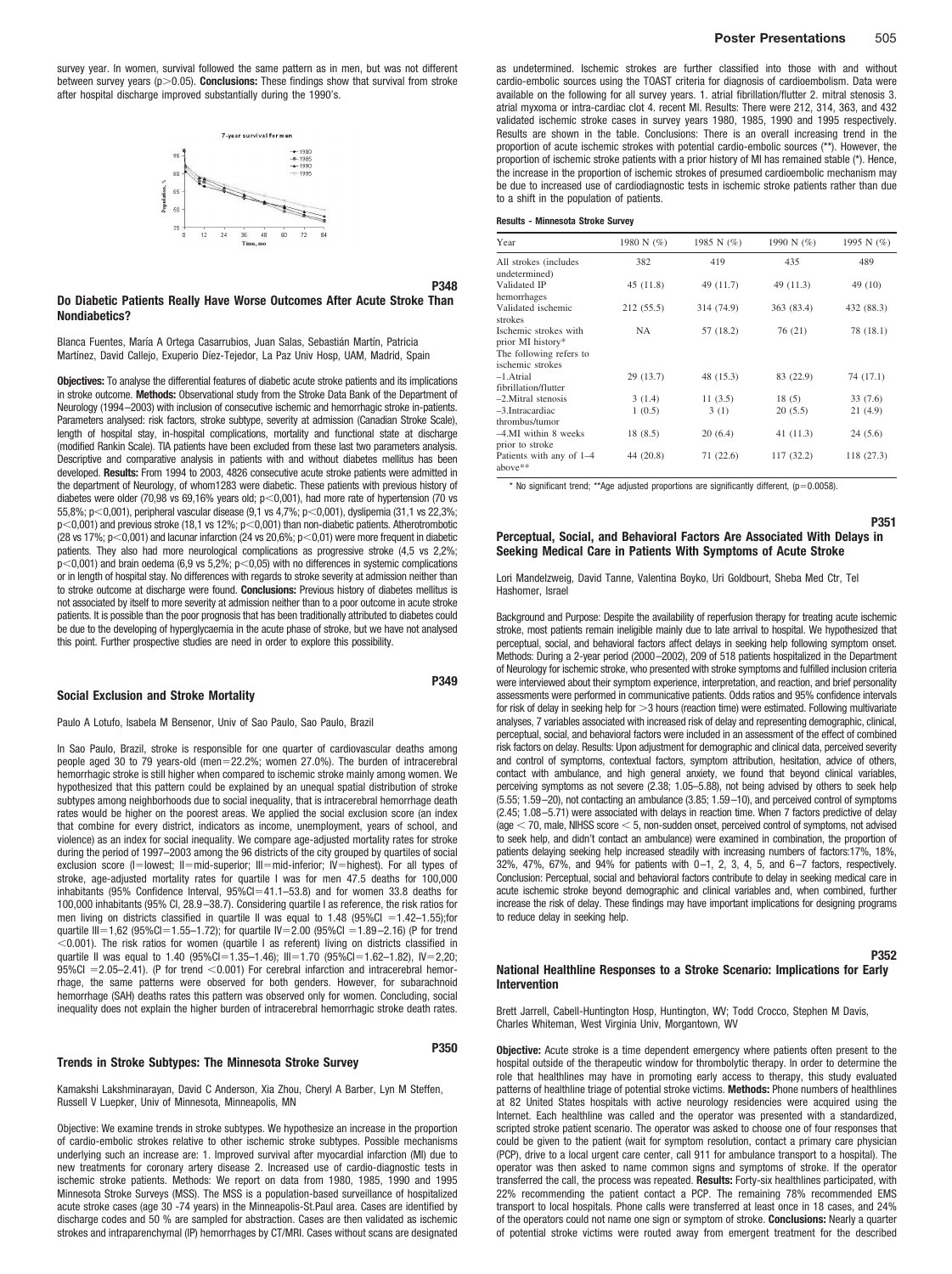## 506 **Stroke** *Vol 36, No 2 February 2005*

scenario. By diverting patients away from emergency therapy, patients are in jeopardy of falling out of the thrombolytic therapeutic window. Improved stroke education for healthline personnel may reduce time to presentation for many stroke patients.

### **Healthcare Providers' Stroke Awareness**

Mai N Nguyen-Huynh, S Claiborne Johnston, Univ of California, San Francisco, San Francisco, CA

**Background** - Several studies have suggested that healthcare providers often fail to follow established guidelines for stroke prevention. We sought to assess whether failure to adhere to guidelines was related to knowledge. **Methods** - The National Stroke Association sponsored a telephone survey of 504 primary healthcare providers between August and September 2002. Providers were sampled randomly from all regions of the U.S. All participants answered questions about management of 3 case vignettes and described their clinical practice and routine patient education. The chi-squared test was used to assess differences in appropriate and inappropriate responses between provider groups. **Results** - Respondents included 101 family/general practitioners, 101 internists, 100 obstetrician/ gynecologists (OB/GYN), 102 physician assistants (PA), and 100 nurse practitioners (NP). There were 195 (38.7%) women; average age was 47.4  $\pm$  9.1 years (mean  $\pm$  SD). Less than 50% stated that they review stroke risks and warning signs with patients as part of the annual exam. The three case vignettes focused on management of new onset atrial fibrillation (case 1), hypertension (case 2), and TIA (case 3) [Table]. Only 25% of OB/GYN, 43% of NP, and 55% of PA appropriately identified the need for anticoagulation in a patient with atrial fibrillation at high risk of stroke. Furthermore, 20% of NP and 26% of OB/GYN did not identify appropriate management of hypertension. The majority of providers (78 - 88%) treated TIA as an emergency. **Conclusions** - Several groups of primary care providers, including OB/GYN, PA, and NP, frequently failed to identify appropriate interventions for stroke prevention in case vignettes. Furthermore, many providers do not educate patients routinely on stroke risks and warning signs. Targeting certain groups of primary health care providers for educational campaigns could improve stroke prevention practices.

#### **Table. Providers' responses for the three case vignettes on management of stroke prevention.**

|                              | FP/GP<br>$n = 101$<br>N | <b>Internists</b><br>$n = 101$<br>N | <b>OB/GYN</b><br>$n = 100$<br>N | PA<br>$n =$<br>102<br>N | <b>NP</b><br>$n =$<br>100<br>N | Total<br>$n =$<br>504<br>N<br>(%) | Chi-<br>squared<br>p-value |
|------------------------------|-------------------------|-------------------------------------|---------------------------------|-------------------------|--------------------------------|-----------------------------------|----------------------------|
| ${}^{1}$ Case 1 (new onset   |                         |                                     |                                 |                         |                                |                                   |                            |
| atrial fibrillation):        |                         |                                     |                                 |                         |                                |                                   |                            |
| 1) Appropriate:              | 80                      | 86                                  | 25                              | 56                      | 43                             | 290                               |                            |
| warfarin                     | 21                      | 15                                  | 75                              | 46                      | 57                             | (57.5)                            | < 0.001                    |
| 2) Inappropriate: other      |                         |                                     |                                 |                         |                                | 214                               |                            |
| medications                  |                         |                                     |                                 |                         |                                | (42.5)                            |                            |
| $2$ Case 2                   |                         |                                     |                                 |                         |                                |                                   |                            |
| (hypertension):              |                         |                                     |                                 |                         |                                |                                   |                            |
| 1) Appropriate: add any      | 94                      | 97                                  | 75                              | 93                      | 80                             | 439                               |                            |
| anti-hypertensives           | 7                       | $\overline{4}$                      | 26                              | 8                       | 20                             | (87.1)                            | < 0.001                    |
| 2) Inappropriate: no         |                         |                                     |                                 |                         |                                | 65                                |                            |
| new medications/don't        |                         |                                     |                                 |                         |                                | (12.9)                            |                            |
| know/refer to other          |                         |                                     |                                 |                         |                                |                                   |                            |
| physician                    |                         |                                     |                                 |                         |                                |                                   |                            |
| ${}^{3}$ Case 3 (acute TIA): |                         |                                     |                                 |                         |                                |                                   |                            |
| 1) To the nearest ER or      | 79                      | 85                                  | 88                              | 84                      | 81                             | 417                               |                            |
| stroke center                | 22                      | 15                                  | 11                              | 180                     | 172                            | (82.7)                            | 0.433                      |
| 2) Same day clinic           | $\Omega$                | 1                                   | 1                               |                         |                                | 83                                |                            |
| 3) Next week clinic/         |                         |                                     |                                 |                         |                                | (16.5)                            |                            |
| other                        |                         |                                     |                                 |                         |                                | $\overline{4}$                    |                            |
|                              |                         |                                     |                                 |                         |                                | (0.8)                             |                            |

FP/ $\Theta$  = family/general practitioners; OB/GYN = obstetrician/ gynecologists; PA = physician assistants;<br>
NP = nurse practitioners. **'Case 1**: 75 year-old woman presented 1 week after new onset attail fibrilation<br>
which i

# **Hemorrhage**

**P354**

**P353**

**Novel Observations Regarding Acute Vasospasm and Influence of Race on Outcome After Subarachnoid Hemorrhage**

Robert L Macdonald, Axel Rosengart, Univ of Chicago Med Ctr, Chicago, IL

**Introduction:** Data on 3500 patients with aneurysmal subarachnoid hemorrhage (SAH) entered into 4 randomized trials conducted around the world between 1991 and 1997 were analyzed to ask questions about SAH. **Methods:** Uni- and multivariate statistical analyses were conducted to determine the effect of race and early vasospasm (EVSP) on admission angiography on SAH demographics and outcome. **Results:** Whites were significantly older than other races. Blacks more frequently had a history of hypertension and more commonly had elevated blood pressure on admission. Blacks and other minorities were more likely to have internal carotid aneurysms and whites were more likely to have posterior circulation aneurysms. In-hospital complications were not significantly different except for pulmonary edema, which was more common in whites. Outcome at 3 months was not significantly different between races. EVSP within 48 hours of SAH was diagnosed in 10% of patients and

was significantly more likely in patients with poor neurological grade, history of SAH, intracerebral hematoma, larger aneurysm, thick SAH on CT and intraventricular hemorrhage. EVSP was not associated with delayed vasospasm but was associated with cerebral infarction and unfavorable outcome ( $p<0.005$ ). There was a trend for patients with increasingly severe EVSP to have worsening outcome. **Conclusions:** Race was not a prognostic factor for outcome after aneurysmal SAH, suggesting that the higher SAH mortality previously observed in blacks is due to a higher incidence of SAH in blacks. Early vasospasm may be more important than previously thought as it was diagnosed in 10% of patients and was associated with cerebral infarction and poor outcome.

## **NMDA Receptor Antagonist Memantine Promotes Functional Recovery in Rats With Experimental Intracerebral Hemorrhage**

Dong-In Sinn, Kon Chu, Juhyun Kim, Keun-Hwa Jung, Soon-Tae Lee, Seoul National Univ Hosp, Seoul, Republic of Korea; Sang-Wuk Jeong, Ilsan Paik Hosp, Goyang, Republic of Korea; Kyung-Bok Lee, Manho Kim, Jae-Kyu Roh, Seoul National Univ Hosp, Seoul, Republic of Korea

**Background:** Intracerebral hemorrhage (ICH) is defined as the acute extravasation of blood into the brain parenchyma. It has been reported that in the early period of experimental hematoma, one of the main pathological factors in ICH, glutamate is highly accumulated in the hemisphere ipsilateral to the hematoma. The exact role of glutamate is not yet verified however, and there is no report about glutamate receptor suppression therapy in ICH. In this study, we attempted to suppress the glutamate injury with the NMDA receptor antagonist, memantine. **Methods:** Experimental ICH was induced by intrastriatal administration of bacterial collagenase in adult rats and memantine (20 mg/kg) was injected intravenously to each rat at 20 minutes after ICH induction and daily afterwards for 4 days. Modified limb placing test (MLPT) and elevated body swing test (EBST) were conducted to evaluate the behavioral recovery of the animals for 5 weeks. Also, by a spectrophotometric assay, the hematoma volume was estimated and immunohistochemistry with histological markers related to neuronal cell death (Bax, TUNEL, active caspase-3) was carried out at 3 days after ICH. **Results:** The memantine-treated rats showed markedly better functional performance on both two behavior tests (MLPT and EBST) from 1 week after ICH compared with the ICH-only group, and these effects persisted for up to 5 weeks. In the hemoglobin analysis, the hematoma volume of memantine group was decreased by 48 % compared to the ICH-only group at 3 days after ICH. In immunohistochemical analysis, the TUNEL<sup>+</sup> active caspase-3<sup>+</sup> and Bax<sup>+</sup> cells were less found in the perihematomal lesions (p<0.01) in the memantine-treated rats compared to ICH-only group. **Conclusions:** These findings suggest that the pathological progression in ICH may be associated with glutamate accumulation, thus memantine can be a potent drug in the treatment of ICH by suppressing glutamate-mediated excitotoxicity.

#### **P356**

**P355**

### **Blood Transfusion Following Subarachnoid Hemorrhage Worsens Outcome**

Michael A De Georgia, Anupa Deogaonkar, Jason Ondrejka, Irene Katzan, Vivek Sabharwal, Henry H Woo, Peter Rasmussen, Michael Chow, Marc Mayberg, The Cleveland Clinic Foundation, Cleveland, OH

Introduction: Blood is often liberally transfused to patients with subarachnoid hemorrhage (SAH) and cerebral vasospasm to improve oxygen delivery. Recently, it was reported that intraoperative blood transfusion worsened outcome in SAH. No adjustments were made for the severity of medical illness. We sought to determine the effect of blood transfusion on patient outcome adjusted for both neurological and medical severity. Methods: A retrospective analysis of 166 aneurysmal SAH patients admitted to the Neurological Intensive Care Unit between January 2000 and January 2004 was conducted documenting demographic data, Hunt-Hess score, Fisher grade, presence and severity of vasospasm by TCD sonography and Acute Physiology and Chronic Health Evaluation (APACHE II) score. The number of red cell transfusions and hemoglobin and hematocrit levels before and after transfusion were recorded. Outcome was determined at discharge using the Glasgow Outcome Score and Modified Rankin Scale (MRS). Statistical analysis was performed using univariate and multivariable logistic regression analyses. Results: On admission, the mean hemoglobin and hematocrit were  $12.9\text{\AA}\pm1.7$  g/dl and  $37.9\text{\AA} \pm 4.5\%$ . The median admission Hunt-Hess score was 3 (25th, 75th quartiles 2.4). Ninety-six patients (57.8%) developed cerebral vasospasm. Eighty-one patients (48.7%) were transfused during their NICU stay an average of  $2.7\text{\AA}\pm1.8$  units of red cells. Overall, 86 patients (51.2%) had a poor outcome defined as a MRS score  $\geq$ 3. For patients with vasospasm, blood transfusion was independently associated with a worse outcome after adjustment for admission Hunt-Hess and APACHE II scores (Odd's Ratio 2.91, 95% CI 1.09–7.78). For those without vasospasm, transfusion had no effect on outcome (OR 0.81, 95% CI 0.10 - 6.49). Conclusion:Studies have shown that liberal transfusion strategies in critically ill patients worsen outcome. Blood transfusion after SAH also appeared to be independently associated with a worse outcome in patients with vasospasm when adjusted for neurological and medical severity. Further studies are needed to confirm this association, elucidate the underlying mechanisms, and determine the optimal transfusion threshold for patients with subarachnoid hemorrhage.

## **P357**

### **Early Neurological Worsening and Prognosis of Intracerebral Hemorrhage**

Christian Weimar, Klaus Kraywinkel, Hans-Christoph Diener, Univ Essen-Duisburg, Essen, Germany; on behalf of the German Stroke Study Collaboration

Background: Spontaneous intracerebral hemorrhage (ICH) constitutes about 10–15% of all strokes and accounts for the highest mortality of all stroke types. Patients with a more favorable prognosis however have been poorly investigated so far. We therefore studied initial severity of neurological deficits, early neurological worsening and functional outcome in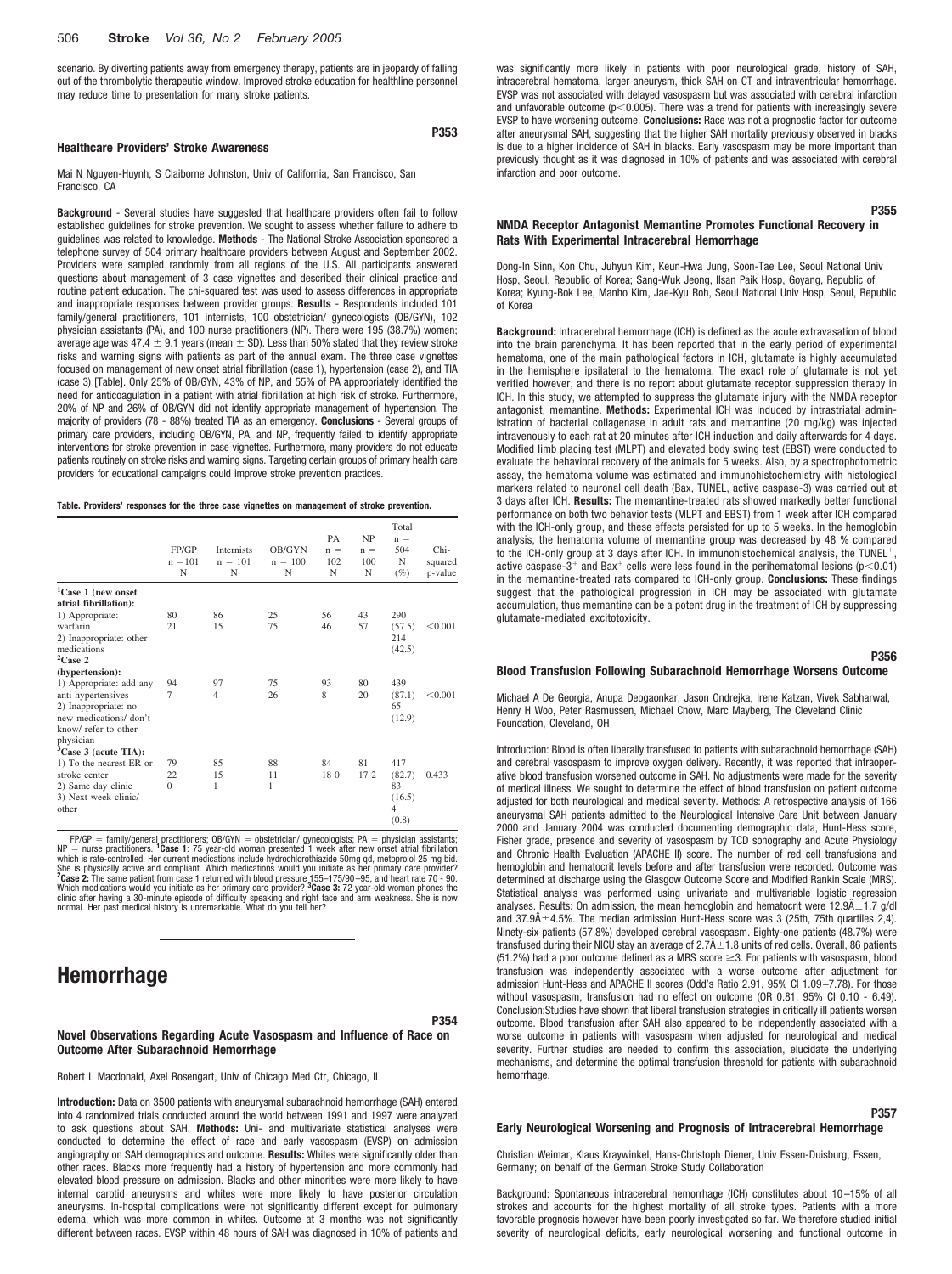patients not intubated nor comatose at admission. Methods: 446 consecutive patients from 11 Neurology departments with acute stroke units were prospectively documented on standardized case report forms. Stroke severity was assessed on the National Institutes of Health Stroke Scale (NIH-SS) at admission and 48–72 hours after admission. A predominantly central follow-up assessed functional outcome and death up to 120 days after admission. Results: 66 patients were admitted intubated or in comatose state. These patients had a mortality of 45.5% until 72 hours and 71.2% until 120 days after admission. Of 380 patients not intubated nor comatose at admission, 21 patients (5.5%) had died and 55 patients (14.5%) presented worsening of key neurological functions 72 hours after admission. Initial score on the NIH-SS, extent of hemorrhage, and ventricular bleeding were identified as independent predictors for worsening of key neurological functions or death. At follow-up, 60 patients (15.8%) had died and 120 patients (31.6%) had regained functional independence (Barthel Index  $\geq$  95). Age and the NIH-SS total score were identified as independent predictors for reaching functional independence. The resulting model was very similar to a recently validated prognostic model for acute ischemic stroke and had a higher accuracy than the treating physicians' prognosis made within the first 72 hours after admission. Conclusion: Independent predictors for 120-day functional outcome following ICH in non-comatose patients are identical to ischemic stroke with very similar B-weights. In non-comatose patients, the NIH-SS total score at admission might be a more reliable predictor of functional outcome than other indicators of initial stroke severity. <sup>1</sup>Stroke 2004;35;158-162

## **PKC and Rho Activation in an In Vitro Model of Cerebral Vasospasm After Subarachnoid Hemorrhage: Role of Bilirubin Oxidation Products**

**P358**

**P359**

#### Gail J Pyne-Geithman, Sunil Nair, Joseph F Clark, Univ of Cincinnati, Cincinnati, OH

Delayed cerebral vasospasm (CV) remains a major cause of death & impaired neurological recovery after subarachnoid hemorrhage (SAH). Despite intensive research efforts, the etiology is not yet known. *In vivo* models have implicated PKC & rho activation in arteries, but the method of inducing CV *in vivo* has been criticized. Our *in vitro* model uses human CSF from patients with CV after SAH & porcine carotid artery (PCA) smooth muscle. The aim of this study was to assess the activation of the PKC isoforms  $\alpha$  &  $\delta$ , & Rho in our *in vitro* model. The effects of purified bilirubin oxidation products (BOXes), which we have proposed to be the causative molecule in  $CSF_{V}$ , were also examined. Understanding the etiology of CV will allow development of effective prophylactic treatments. SAH CSF was classified as  $CSF_V$  or  $CSF_C$ , based on whether JO<sub>2</sub> of PCA was stimulated above (V) or below (C) 0.4  $\mu$ Mol O<sub>2</sub>/min/g dry wt by a 1:200 dilution of CSF. Tissue was exposed to 1:1 CSF<sub>C</sub>,  $CSF<sub>V</sub>$  or 1:100 BOXes for either 20 minutes, or 3 hours. Membrane & cytosol (M & C) fractions were subjected to SDS-PAGE & western blot analysis for PKC  $\alpha$  &  $\delta$  and Rho. Their activation was determined by the proportion of signal detected in the M:C fractions, quantified using ImageQuant software. Rho was activated at both time points in tissue treated with CSF<sub>V</sub>. PKC- $\delta$  was activated at 20 min, but not 3 hrs, whereas PKC- $\alpha$  activation was only seen at 3 hrs.  $CSF_v$  only (not  $CSF_c$ ) elicited these effects. BOXes activated all three proteins at both time points. These data show that PKC isoforms  $\alpha$  and  $\delta$  are activated in a time-dependent manner,  $\delta$  at initiation of contraction, &  $\alpha$  during tension maintenance. Rho activation suggests an involvement of phosphatase inhibition, which would contribute to the maintenance of tension. BOXes may be involved in all these intracellular events. *This research supported by NIH RO1 HL67186*

## **Promoter Polymorphisms in Interleukin 6 and Interleukin 10 Are Associated With Cardiac Injury and Dysfunction After Subarachnoid Hemorrhage**

Sirisha Yarlagadda, Ludmila Pawlikowska, Jacob C Miss, Alexander Kopelnik, Achal S Achrol, Connie Ha, Michael T Lawton, Pui-Yan Kwok, William L Young, Jonathan G Zaroff, UCSF, San Francisco, CA

Previous studies of patients with subarachnoid hemorrhage (SAH) have found an association between elevated levels of inflammatory cytokines (ICs) such as interleukin-6 (IL-6) and the development of cerebral vasospasm. Elevated levels of ICs have also been found in patients with congestive heart failure and myocarditis. Single nucleotide polymorphisms (SNPs) in the promoters of the genes encoding IL-6 (174G $>$ C) and the counter-inflammatory cytokine interleukin-10 (IL-10, 1082G>A) have been shown to modulate levels of ICs in patients hospitalized for coronary bypass surgery and pneumonia. The objective of this study was to test the hypothesis that IC promoter SNPs are associated with an increased risk of cardiac injury (troponin release) and dysfunction (reduced left ventricular ejection fraction [LVEF]) after SAH. Methods: This was a prospective cohort study of 167 patients admitted with aneurysmal SAH. The subjects were enrolled as soon as possible after admission, a blood sample was obtained for genotyping and measurement of cardiac troponin I (cTi), and an echocardiogram was performed. The cTi measurement and echo were repeated 2 and 5 days after enrollment. After DNA extraction, genotyping for the IL-6 174G $>$ C and the IL-10 1082G $>$ A SNPs was performed using a commercially available methodology (fluorescence polarization template-directed incorporation, Perkin-Elmer). For analysis purposes, a cTi level  $> 1.0$  mcg/L on any of the three measurements was considered to be abnormal. The LVEF was treated as a continuous variable, using the lowest value from the three measurements. The relationships between the genotypes and the cardiac outcomes were quantified using Fisher's exact and Wilcoxon ranksum tests. Results: See table Conclusions: SNPs in the gene promoters encoding IL10 and IL6 are associated with cardiac injury and dysfunction, respectively, after SAH. These findings suggest a possible role of elevated levels of inflammatory cytokines in the genesis of neurocardiogenic iniury.

**Inflammatory Cytokine SNPs & Cardiac Outcomes**

|                       | IL-6 174 $G > C$ Genotype |                 |                 | IL-10 $1082G$ > A Genotype    |                |                 |                |                             |
|-----------------------|---------------------------|-----------------|-----------------|-------------------------------|----------------|-----------------|----------------|-----------------------------|
|                       | GG<br>$(N=71)$            | GC.<br>$(N=65)$ | CC.<br>$(N=17)$ | P                             | AA<br>$(N=62)$ | AGr<br>$(N=77)$ | GG<br>$(N=28)$ | P                           |
| cTi > 1.0             | 15%                       | 9%              | 18%             | NS                            | 5%             | 16%             | 18%            | 0.046<br>(AG/GG)<br>vs. AA) |
| Mean<br>LVEF $\pm$ SD | $61 \pm 11$               | $65 \pm 10$     | $57 + 10$       | 0.032<br>(GG)<br>GC vs.<br>CC | $63 \pm 10$    | $62 \pm 10$     | $61 \pm 13$    | <b>NS</b>                   |

## **P360 Early Electrocardiographic Morphologic Changes and Prediction of Delayed Cerebral Ischemia, Stroke, and High Troponin Level Among Aneurysmal Subarachnoid Hemorrhage Patients**

Fred Rincon, Michael Schmidt, Andrew M Naidech, Noeleen Ostapokovich, E S Connolly, Stephan A Mayer, Augusto Parra, Columbia-Presbyterian Med Ctr, New York, NY

**Introduction.** An ECG is routinely done in most of our aSAH patients during the first 24 hours after hospital admission. Early ECG morphologic changes may be seen after aSAH. We performed a systematic assessment of these changes in the 12-lead ECG of patients suffering of aSAH, and studied their predictive value on several outcome variables. **Methods.** We analyzed the ECG's of 442 patients with aSAH during the first 24hrs of admission enrolled in the Columbia-University SAH-Outcomes-Project, between 10/1996–10/2002. Association of early abnormal ECG changes (ST abnormalities, QT-c prolongation, BBB, pathologic Q-wave, LAE, RAE, and LVH patterns) and prediction of Delayed Cerebral Ischemia (DCI), stroke secondary to vasospasm, high cardiac Troponin-I level (cTI $\geq$ 10 $\mu$ g/L), and adverse outcome by the modified Rankin Scale (mRS $\geq$ 2) by day 14 or at discharge from the index admission, were analyzed using forward conditional logistic regression models. **Results.** Morphologic abnormalities where seen in the ECG of 76% of patients during the first 24 hrs of the index-admission (mean=1.58 $\pm$ 2.2 days). The most frequent abnormality was prolonged QTc $\geq$ 0.55 sec (34.4%). The combined QT-c/ST abnormality variable interacted with Hunt & Hess score in the prediction of DCI ( $exp = 3.14$ ,  $p = 0.002$ ) and stroke from vasospasm ( $exp = 2.67$ ,  $p = 0.001$ ). ST-depression  $\geq$ 1mm in at least two leads (exp-=1.331, p=0.013) and pathologic Q-wave (exp-=1.427, p=0.028) were independent predictors of high cTI level ( $\geq$ 10 $\mu$ g/L). All models were adjusted for aSAH severity (Hunt & Hess score). **Conclusions.** These data suggest that early ST segment and QT-c interval abnormalities occur early and among an important proportion of aSAH patients (43%). There is a significant effect of HH score in the predictive value of early QT-c and ST abnormalities for DCI and stroke from vasospasm. Early significant ST depressions and pathologic Q-waves in more than two leads predict a high cTI leak, which may be associated with cardiac dysfunction. Our early ECG morphologic changes had no clear prediction of functional outcome at 14 days using the mRS. Future research in early cardiac electrophysiological changes and cardiac dysfunction after aSAH is needed.

#### **P361**

## **Using Automated Clinical Data on Admission to Predict Mortality Among Patients Hospitalized for Hemorrhagic Stroke**

Ying P Tabak, Cardinal Health, Marlborough, MA; Stephen G Kurtz, Cardinal Health, Marlborough, MA; Richard S Johannes, Cardinal Health, Marlborough, MA

**Context:** Research models predicting stroke mortality have not been widely adopted due to the high cost of chart abstraction. A cost effective clinical model is crucial for large scale implementations of quantitative decision support. **Objectives:** To develop and validate a predictive model using automated laboratory data (LAB) for acute conditions and Uniform Billing data for demographics, discharge status, and comorbidities. The significance of vital signs (VS) and Altered Mental Status (AMS), that were not automated, was also analyzed. **Methods:** A model was derived from 2780 (611 deaths) hemorrhagic stroke admissions across 18 teaching and 26 non-teaching hospitals that exported LAB data to Atlas™ (MediQual) in 2000-01. Multiple cuts on admission LAB and VS were crafted per change-point methods. Age, LAB, comorbidities (identified by  $6<sup>th</sup>$  digit ICD-9 coding), VS, & AMS were entered into logistic regressions. ROC curve assessed model fit and Bootstrapping validated the model internally. Manually abstracted data ( $n = 11080$ , 2517 deaths) from 180 hospitals validated the model externally. Hosmer-Lemeshow Chi<sup>2</sup> assessed calibration. Results are presented as odds ratios & 95% confidence intervals. **Findings**: Median age was 74. Crude mortality was 23%. Significant predictors included age, glucose  $>$  174 mg/dl (1.7, 1.5–1.9), WBC  $>$  14.4 k/ml (1.5, 1.3-1.7), platelets < 89 k/ml (3.6, 2.7-4.7), pH arterial > 7.52 (1.6, 1.3-2.0), pCO2 arterial > 50 mm Hg (2.8, 2.1–3.8), creatinine  $> 1.7$  mg/dl (2.7, 1.7–4.3), cancer (2.0, 1.4–2.8), subarachnoid or intracerebral hemorrhage (2.7, 2.4-3.0), systolic BP  $>$  190 mm Hg (1.7, 1.5–1.9), respiration  $> 30$  / min (2.0, 1.3–2.9), temperature <96°F (2.0, 1.7–2.3), and severe AMS (12.5, 10.8–14.6). The ROCs for the derivative and validation models were .91 and .89 respectively, with excellent calibrations. **Conclusions:** LAB provides objective precise measures of acute pathophysiologic conditions. Variables indicating hyperglycemia, leukocytosis, thrombopenia, acidosis/alkalosis, and renal dysfunction constitute high risk. Cancer and hemorrhage site are also significant. VS & AMS add significant predictive power to the model and should be automated. Based mainly on automated data, this model is cost effective to implement.